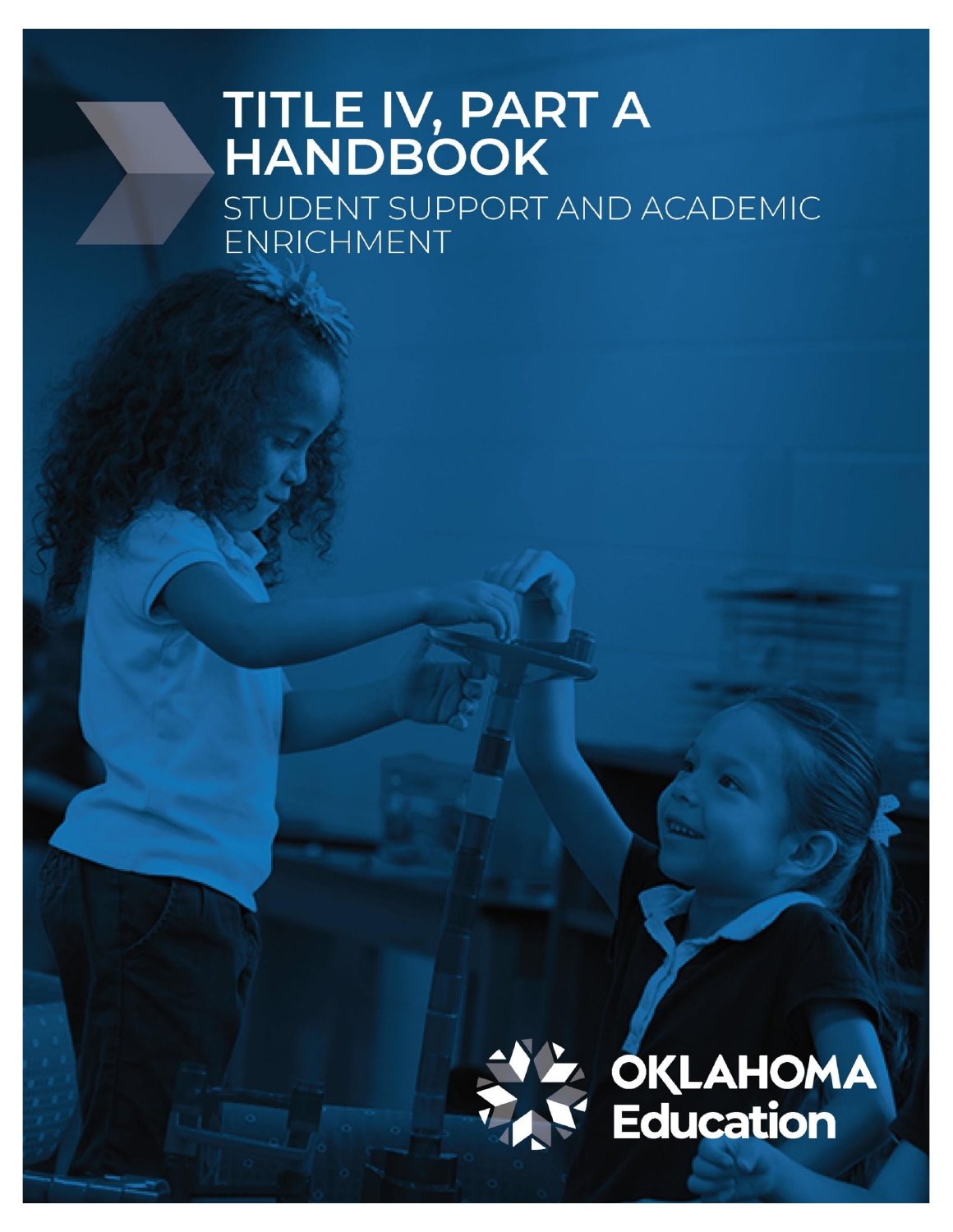# Updates Tracking Sheet

| Date | <b>Updated Section</b> | Page |
|------|------------------------|------|
|      |                        |      |
|      |                        |      |
|      |                        |      |
|      |                        |      |
|      |                        |      |
|      |                        |      |
|      |                        |      |
|      |                        |      |
|      |                        |      |
|      |                        |      |
|      |                        |      |
|      |                        |      |
|      |                        |      |
|      |                        |      |
|      |                        |      |
|      |                        |      |
|      |                        |      |
|      |                        |      |
|      |                        |      |
|      |                        |      |
|      |                        |      |
|      |                        |      |
|      |                        |      |
|      |                        |      |
|      |                        |      |
|      |                        |      |
|      |                        |      |
|      |                        |      |
|      |                        |      |
|      |                        |      |
|      |                        |      |
|      |                        |      |
|      |                        |      |
|      |                        |      |
|      |                        |      |
|      |                        |      |
|      |                        |      |
|      |                        |      |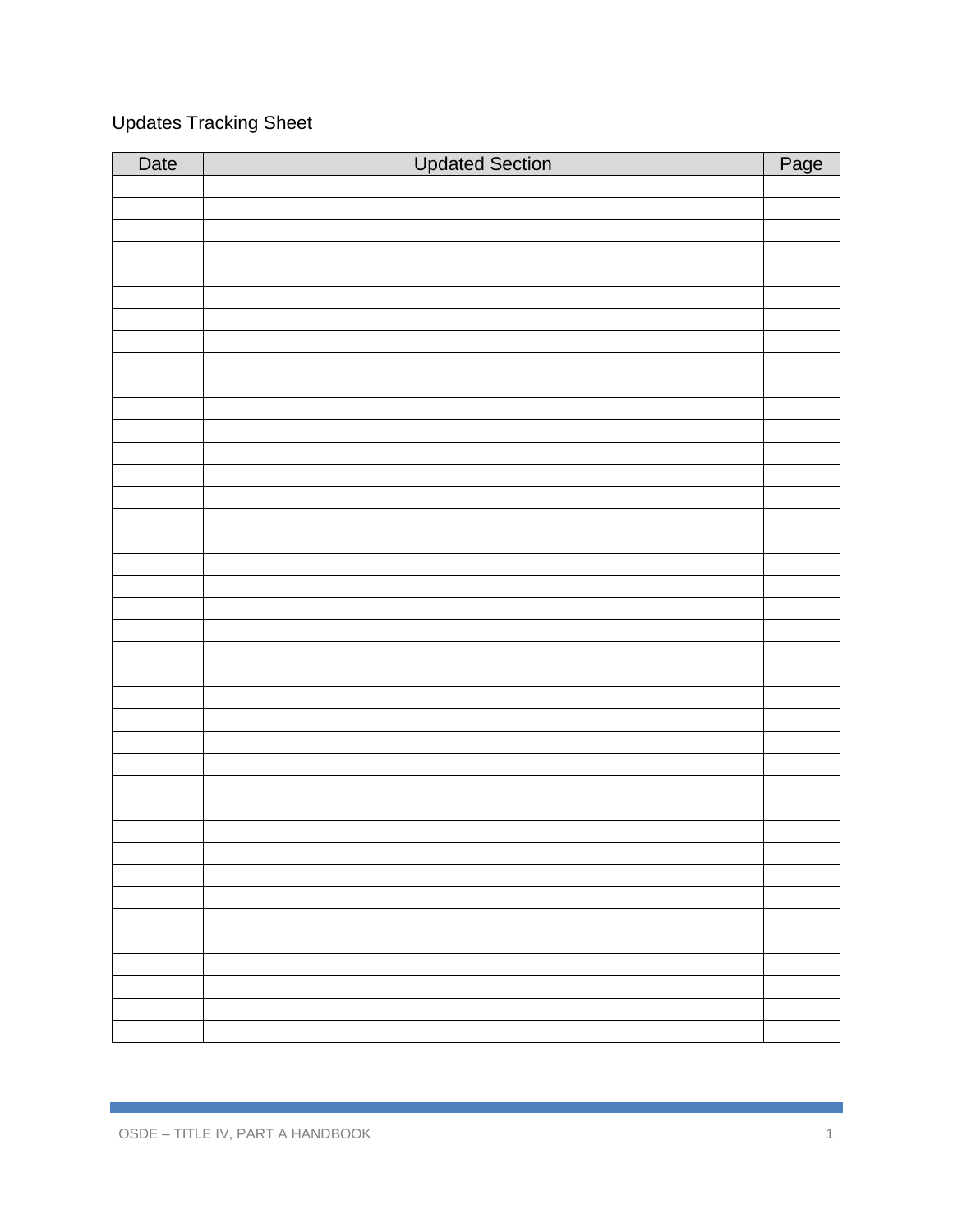# **Table of Contents**

|                                                              | Page |
|--------------------------------------------------------------|------|
| <b>INTRODUCTION</b>                                          | 3    |
| CHAPTER 1: The Focus Areas in Title IV, Part A               | 3    |
|                                                              | 3    |
|                                                              | 4    |
|                                                              | 4    |
| <b>CHAPTER 2: Fiscal</b>                                     | 5    |
|                                                              | 5    |
|                                                              | 5    |
|                                                              | 5    |
|                                                              | 6    |
| <b>CHAPTER 3: Programmatic Specifics of Title IV, Part A</b> | 6    |
|                                                              | 6    |
|                                                              | 6    |
|                                                              | 8    |
|                                                              | 9    |
|                                                              | 9    |
|                                                              | 9    |
|                                                              | 9    |
|                                                              | 13   |
|                                                              | 17   |
|                                                              | 19   |
|                                                              | 20   |
|                                                              | 23   |
|                                                              | 29   |
|                                                              | 29   |
|                                                              |      |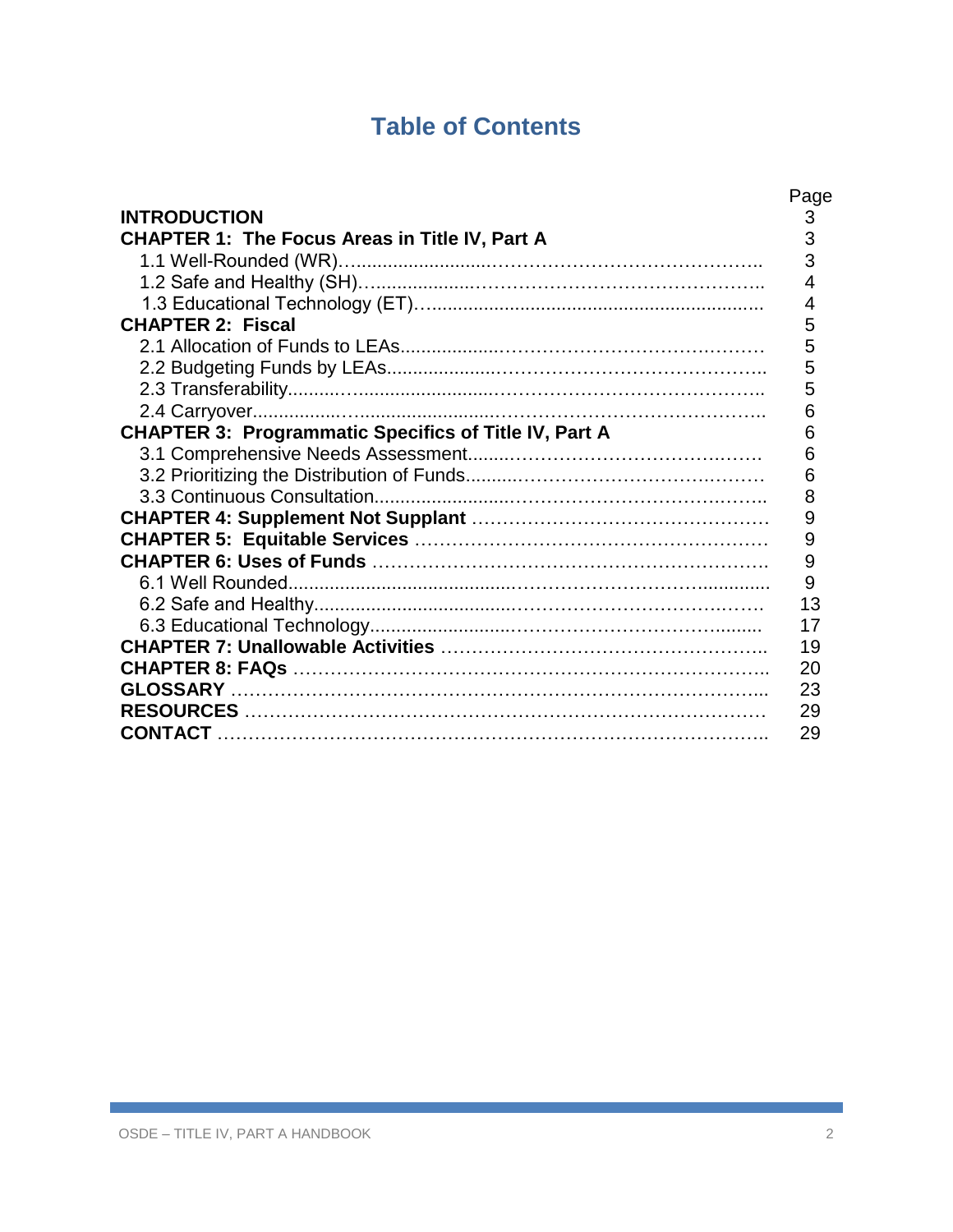# **INTRODUCTION**

The Every Student Succeeds Act (ESSA) was signed into law in December 2015, which reauthorized the Elementary and Secondary Education Act of 1965 (ESEA).

The newly authorized under subpart 1 of Title IV, Part A of the ESEA is the Student Support and Academic Enrichment (SSAE) program. The SSAE program provides State Educational Agencies (SEAs), Local Educational Agencies (LEAs), and schools the flexibility to tailor investments based on the needs of their unique student populations. While focusing on these three areas Well Rounded, Safe and Healthy, and Educational Technology.

# **CHAPTER 1: The Focus Areas in Title IV, Part A**

The purpose of this subpart is to improve students' academic achievement by increasing the capacity of States, local educational agencies, schools, and local communities.

## **1.1 Well-Rounded (WR) [ESEA, Section 4107]**

To provide all students with access to a Well-Rounded (WR) education which may include:

- (A) Access to all Core and/or Beyond the Core Curriculums (Fine Arts, Foreign Languages, Health, and Physical Education)
- (B) College and Career Counseling
- (C)Social Emotional Learning
- (D)Advanced Placement opportunities (AP Exams for low-income students)
- (E)Supplementary endorsements (STEM, ESOL, Gifted)

## **1.2 Safe and Healthy (SH) [ESEA, Section 4108]**

To improve school conditions for student learning (SH or "safe and healthy") which may include:

- (A) Parent engagement
- (B) School-based mental health services
- (C) Reduction of exclusionary discipline
- (D) Promoting positive climate and culture
- (E) Nutritional and/or healthy lifestyle; active lifestyle habits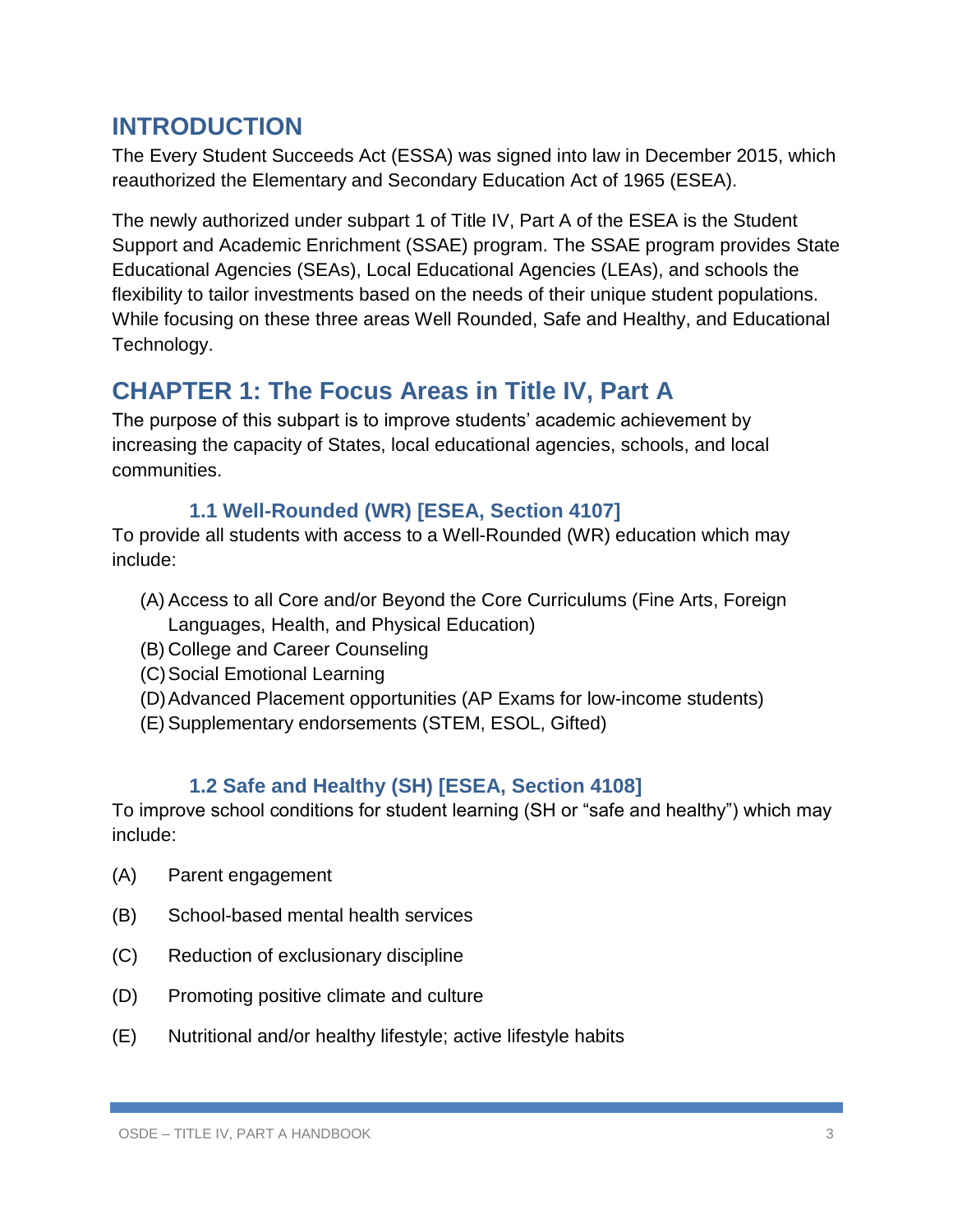- (F) Awareness and prevention education for risk behaviors
- (G) Trauma-informed practices
- (H) Mentoring
- (I) Dropout programming/Re-entry
- (J) Skills to improve safely recognizing coercion, violence, or abuse
- (K) Establishing community partnerships

## **1.3 Educational Technology (ET) [ESEA, Section 4109]**

If the LEA allocation is \$30,000 or greater, a portion of the SSAE program funds must be used for increasing the use of technology in order to improve the academic achievement and digital literacy of all students (ET or "educational technology").

A Special Rule in the SSAE program states that no more than 15 percent of funds for activities to support the effective use of technology may be used "for purchasing technology infrastructure as described in subsection (a)(2)(B), which includes technology infrastructure purchased for the activities under subsection (a)(4)(A)." To clarify, no more than 15 percent of funding may be spent in this content area on devices, equipment, software applications, platforms, digital instructional resources and/or other one-time IT purchases. [ESEA section 4109(b)]

Student Support and Academic Enrichment Non-regulatory Guidance clarifies that, in addition to purchases for technology infrastructure, at least 85% of funds may be used to support a variety of professional development (PD) activities. Specifically, the SSAE program funds may be used to provide educators, school leaders, and administrators with the professional learning (PL) tools, devices, content and resources to do the following activities, among other allowable uses:

- (A) Provide personalized learning through:
	- (i) STEM/STEAM PD/PL;
	- (ii) Computer Science PD/PL;
	- (iii) PD/PL that uses technology to impact student achievement via the development of personalized/blended learning programs;
- (B) Discover/adapt/share educational resources;
- (C)Computerized assessments;
- (D) Inform/collaborate instructional strategies with web-based data;
- (E) Digital learning technologies;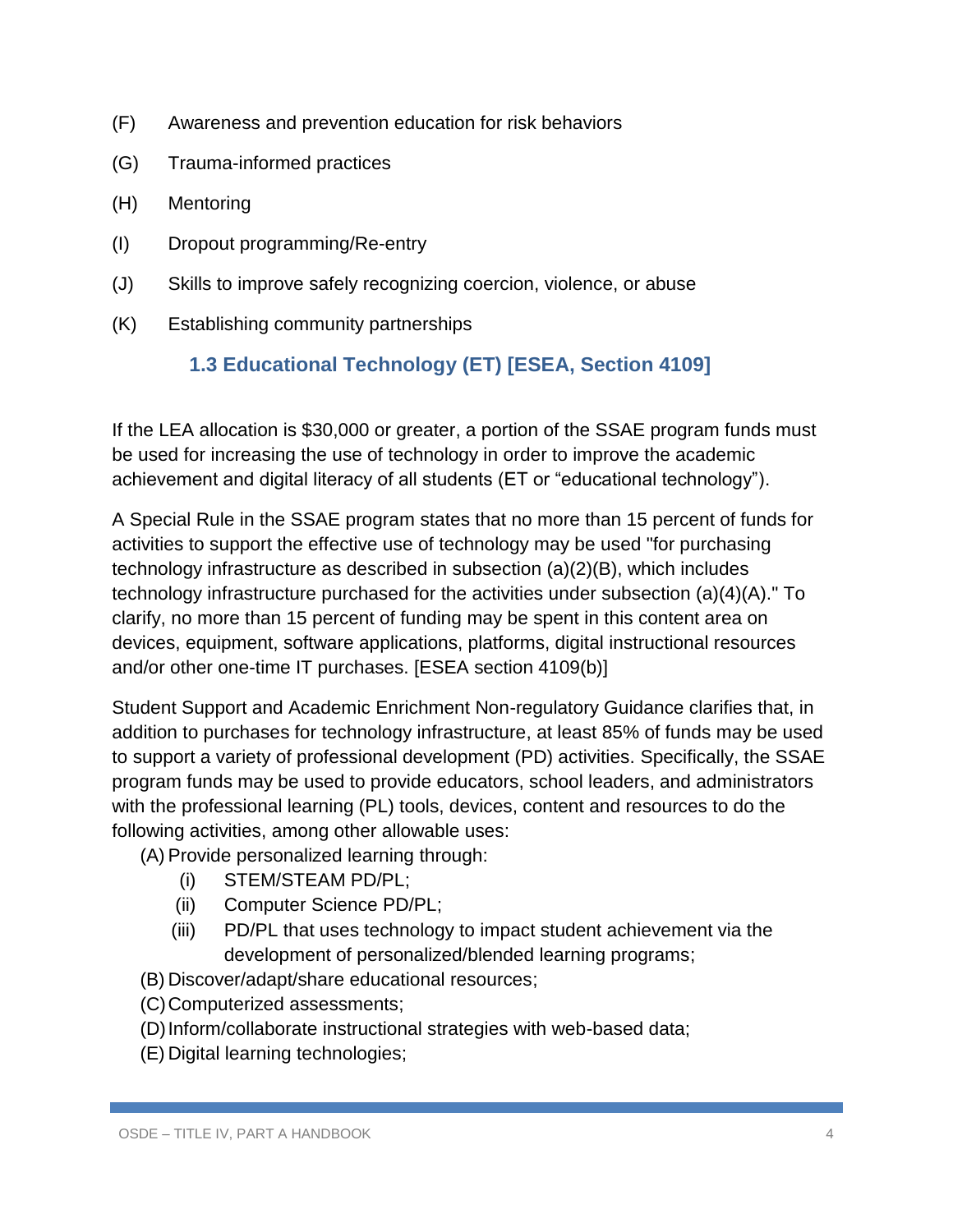- (F) Assistive technology;
- (G)Infrastructure (equipment, software, applications, platforms, digital instructional resources, one-time IT purchases)—15% cap on spending [ESEA Sec. 4109(b)]

# **CHAPTER 2: Fiscal**

## **2.1 Allocation of Funds to LEAs**

Oklahoma allocates Title IV, Part A funds to LEAs on a formula basis. The formula is outlined in the ESSA, the minimum allocation is \$10,000.00.

## **2.2 Budgeting Funds by LEAs**

Consolidated applications are due to the Oklahoma State Department of Education September 30<sup>th</sup> of each year. The Office of Federal Programs' goal is to review each LEA's consolidated application within 2 weeks of submission. LEAs are encouraged to submit amendments to reflect its current condition.

Application amendments are accepted prior to June 29th to ensure that programs identified as priorities in the Consolidated Application can be fully implemented as planned.

## **2.3 Transferability**

LEAs may transfer up to 100% of funds from Title IV, Part A to Title I-Part A, Title I-Part C, Title I-Part D, Title II-Part A, Title III-Part A, and Title V-Part A. In order to transfer funds, the intent to transfer must be articulated in the Allocation page of the Consolidated Application. Once funds are transferred, they cannot be moved back.

When transferring funds from Title IV, Part A to another program, the LEA is required to indicate this information in the Comprehensive Needs Assessment as part of its consultation, so that stakeholders are aware of and approve of the plan to transfer. If the LEA did not originally plan to transfer funds, and priorities or needs changed after the Comprehensive Needs Assessment was approved by consultation group, the LEA should communicate its revised plan to adjust the utilization of Title IV, Part A funds to its stakeholders and community-based partners, and amend the Comprehensive Needs Assessment.

*Note: Even though all Title IV, Part A funds are transferred into another Title program, a consultation meeting needs to take place with stakeholders. Also, if allocation is over*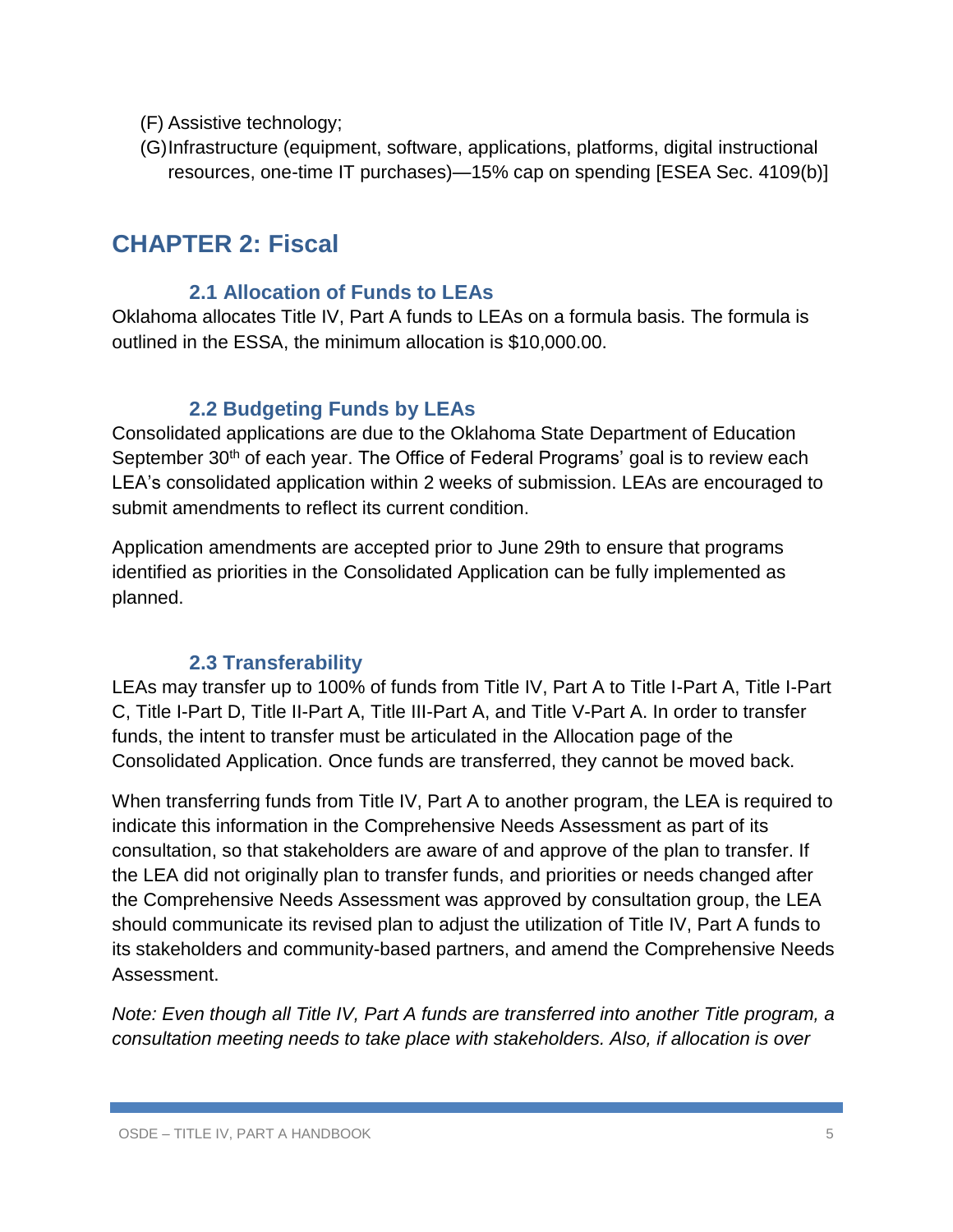*\$30,000, the Comprehensive Needs Assessment page within the Title IV, Part A application needs to be completed as well.*

## **2.4 Carryover**

Title IV, Part A allows 100% carryover; however, there are several caveats.

LEAs may obligate Title IV, Part A funds during the federal fiscal year for which the funds were appropriated and during the succeeding federal fiscal year for a total period of 27 months of availability. However, LEAs are required to meet Title IV, Part A statute minimums during the fiscal year of allocation [ESEA, Section 4103(b)(2) and Section 4104(a)].

LEAs that received an allocation of less than \$30,000 must have expended funds in at least one focus area. LEAs that received more than \$30,000 must have expended funds in all three focus areas. In the event that an LEA did not meet the required expenditure minimums in one or more focus areas for the fiscal year, the dollar amount that was not spent as required must be added to the next fiscal year's proportionate focus area.

# **CHAPTER 3: Programmatic Specifics to Title IV, Part A**

## **3.1 Comprehensive Needs Assessment**

The Elementary and Secondary Education Act of 1965 (ESEA) as reauthorized by the Every Student Succeeds Act of 2015 (ESSA) requires that an LEA receiving Title IV, Part A funds of at least \$30,000.00 must submit a Comprehensives Needs Assessment plan for the intended use of these funds to the SEA.

Due to the unique flexibility of Title IV, Part A, LEAs and schools should delve more deeply into the root causes of deficiencies to identify needs and develop initiatives/interventions designed to provide all students with access to a well-rounded education, improve school conditions for student learning, and improve the use of technology in order to improve the academic achievement and digital literacy of all students to determine specific needs.

## **3.2 Prioritizing the Distribution of Funds**

Each LEA establishes how it will prioritize the distribution of its Title IV, Part A allocation via the Consolidated Application [ESEA, Section 4106(e)(2)(A)]. Clarity is essential to determining allocability, allowability, prioritization and focus area, including a description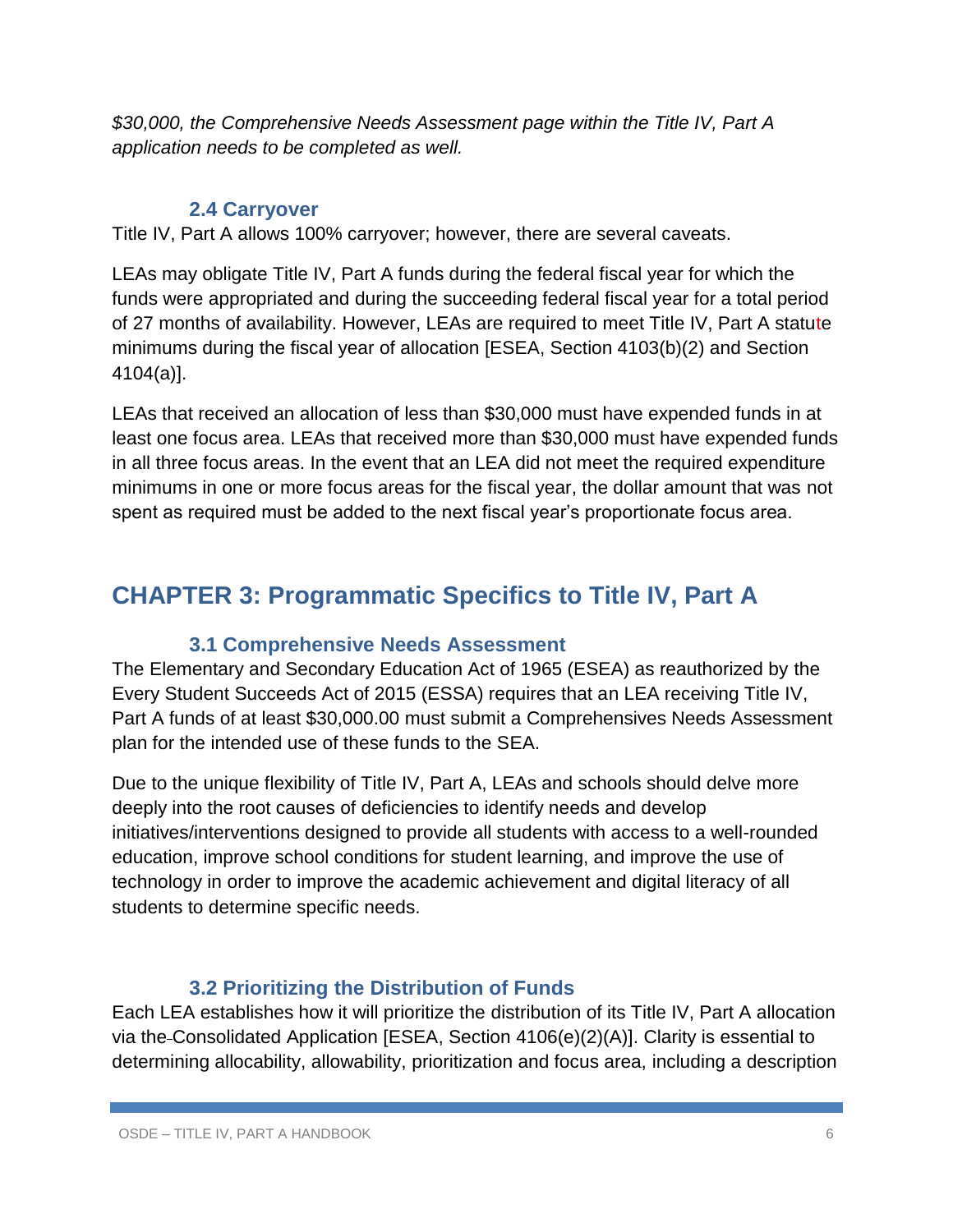from the LEA that needs are identified, and prioritization of funds occurred. For these LEAs, the aforementioned criteria will be established by the LEA via their strategic plan, District Improvement Plan, individual Schoolwide Plan, intent and purpose statement and/or charter system contract. In some cases, the Title IV, Part A specialist may ask for additional details from these documents during the budget review process.

It is incumbent upon the LEA to clearly identify and articulate its needs by way of analyzing various data sources (to include data derived from progress monitoring and logic models), trends and patterns, and potential root causes. Furthermore, actionable measures must be corroborated by the findings and evidence based interventions/ initiatives/ activities/ programming must be planned for implementation.

A key concept to remember is that LEAs receiving more than \$30,000 must evaluate, determine and prioritize needs and annotate actionable measures for all three of the Title IV, Part A focus areas (WR/SH/ET). LEAs receiving less than this amount are required to address only one of the three focus areas, but can address all three areas, if they wish. Initiatives/activities/interventions identified in the CNA and addressed in the Consolidated Application must be followed.

Under ESEA, Section 4106(2)(A), LEAs must assure that they will:

(A) Prioritize the distribution of funds to schools based on one or more of the following criteria—

- (i) Are among the schools with the greatest needs;
- (ii) Have the highest percentages or numbers of low-income children/families;
- (iii) Are identified for comprehensive support and improvement;
- (iv) Are implementing targeted support and improvement plans, or
- (v) Are identified as a persistently dangerous public elementary school or secondary school.

(B) For an LEA that receives \$30,000 or more, funds must be distributed to support **each** of the three focus areas—

(i) For an LEA that receives less than \$30,000, funds must be distributed to support **at least one** of the three focus areas—

- (a) Activities/interventions pertaining to wellrounded educational opportunities;
- (b) Activities/interventions pertaining to safe and healthy students;
- (c) Activities/interventions pertaining to the effective use of technology via professional development/training.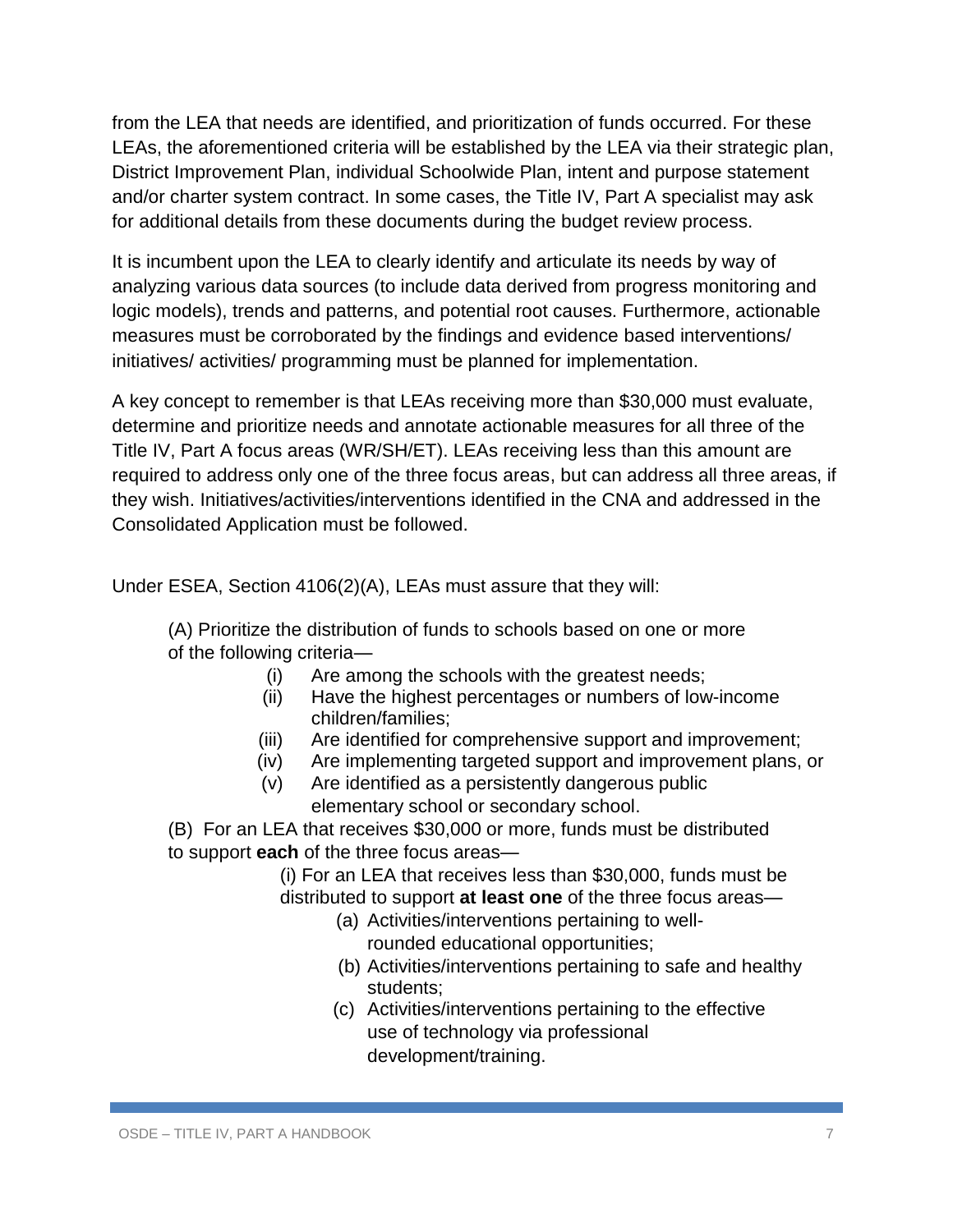(C) Private School—In support of initiatives/activities/interventions addressed during initial Evidence-Based Initiatives/Activities/Interventions

LEAs must select relevant, evidence-based activities. The evidence-based activities must address identified needs and the district should have the capacity to implement the activity or intervention.

Special Note - Schools identified for comprehensive or targeted support and improvement must develop a plan which includes evidence-based interventions. [*Section 1111 (d)(1)(B)(ii) & Section 1111(d)(2)(B)(ii)].*

FLEXIBILITY OF SSAE FUNDS—Due to the unique flexibility afforded by the statute, an LEA may elect to utilize a logic model as the evidence base. The logic model should use prior research or data from performance monitoring to provide support that the activity is likely to improve the relevant outcome. Consider if the potential outcome of the activity justifies its costs and how will the selected evidence-based program or activity be sustained over time. Successful plans contain several essential components: well-defined, measurable goals; clearly outlined roles and responsibilities; identified resources; a process to monitor implementation; and an outreach strategy.

## **3.3 Continuous Consultation**

In general, an LEA or consortium of such agencies, shall develop its application through consultation with parents, teachers, principals, other school leaders, specialized instructional support personnel, students, community-based organizations, local government representatives (which may include a local law enforcement agency, local juvenile court, local child welfare agency, or local public housing agency), Indian tribes or tribal organizations that may be located in the region served by the local educational agency (where applicable), charter school teachers, principals, and other school leaders (if such agency or consortium of such agencies supports charter schools), and others with relevant and demonstrated expertise in programs and activities designed to meet the purpose of this subpart.

The local educational agency, or consortium of such agencies, shall engage in continuous consultation with the entities previously described in order to improve the local activities in order to meet the purpose of this subpart and to coordinate such implementation with other related strategies, programs, and activities being conducted in the community. [ESSA, Section 4106 (c)(1)(2)] Consultation is required even if the LEA or consortium transfers all Title IV, Part A funds to another Title program.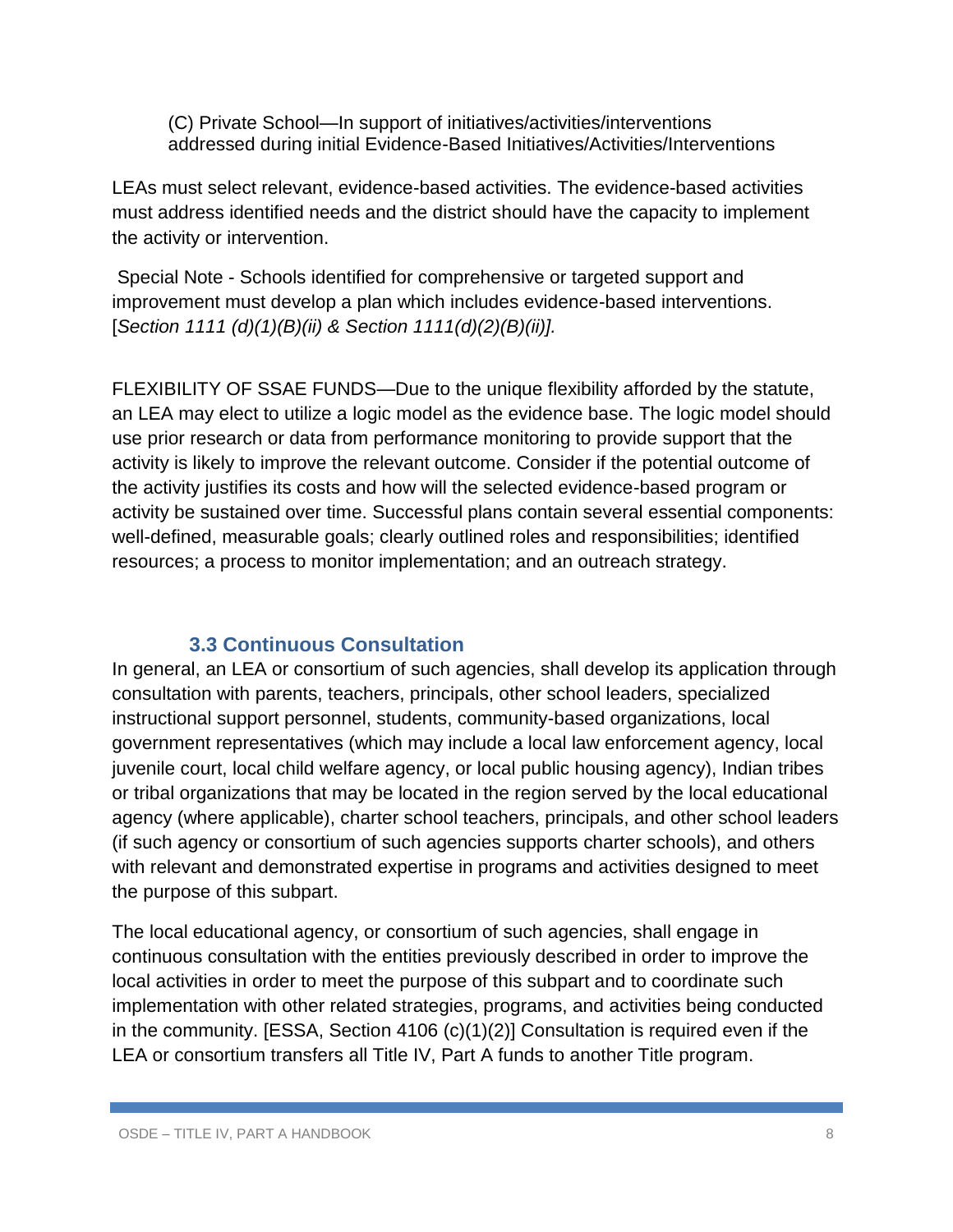# **CHAPTER 4: Supplement Not Supplant**

LEAs may not use SSAE program funds for the cost of activities in the three SSAE program content areas – well-rounded education, safe and healthy students, and technology – if the cost of those activities would have otherwise been paid with State or local funds in the absence of SSAE program funds. An LEA may overcome a presumption of supplanting if it has written documentation (e.g., State or local legislative action, budget information, or other materials) that it does not have the funds necessary to implement the activity and that the activity would not be carried out in the absence of the SSAE program funds.

# **CHAPTER 5: Equitable Services**

Equitable services are provided to private schools when the entity has established nonprofit status (documentation must be provided annually), is located within the physical boundaries of the LEA, has notified the LEA within the established timeframe of the intent to participate in the Title IV, Part A program, and has participated in initial/ongoing consultations as required.

# **CHAPTER 6: Uses of Funds**

## **6.1 Well-Rounded (WR) [ESEA, Section 4107]**

## **Consultants**

Consultant fees **are allowed** under ESSA, Section 4107 of Title IV, Part A. See the consultant definition at the end of this document.

## **Curriculum materials**

Curriculum materials aligned to state standards, including *software subscriptions or licenses* to use online programs, **are allowable** purchases from Title IV, Part A funds under ESSA, Section 4107. *Software applications* (such as Microsoft Office, Adobe Reader, Apps etc.), which the LEA will own, will fall under the 15 percent infrastructure limit of ESSA, Section 4109.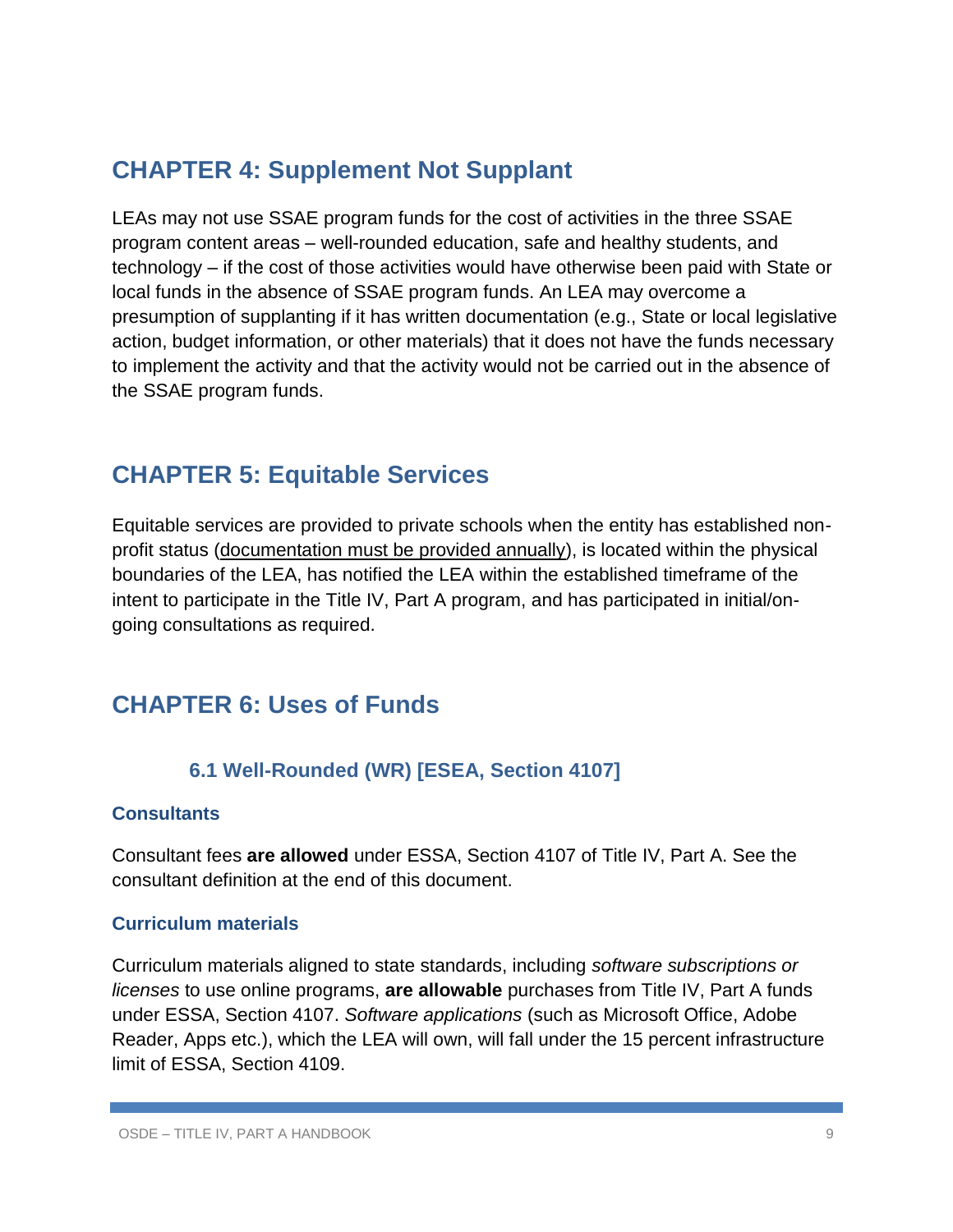## **Field trips**

Educational field trips that will increase students' access to real-world, hands-on STEM experiences and other well-rounded activities **are allowable** purchases from Title IV, Part A funds under ESSA, Section 4107. Lesson plans for the field trip that will support an instructional activity shall be submitted in the Supporting Documentation section of the Consolidated Application.

#### **Music teachers and musical instruments**

In order to meet graduation requirements, Oklahoma Statute O.S. 210:35-9-31-7 requires high schools to offer one (1) unit or set of competencies of (A) Fine arts such as music, art, or drama; or (B) Speech.

If a high school offers another elective in the Fine Arts Department (such as art, drama, or speech) for meeting graduation requirements, then music is considered supplemental, and it **will be allowable** to pay the salary of a music teacher or musical instruments (such as pianos, violins, drums, etc.) for a *new* band or orchestra class from Title IV, Part A funds. Otherwise, it is considered supplanting.

There are no specific standards for accreditation requirements regarding music in elementary or middle schools. Therefore, paying the salary of a *new* music teacher or purchasing *new* musical instruments in elementary or middle schools **is an allowable purchase** from Title IV, Part A funds.

*Replacing* musical instruments in an existing music class is considered *supplanting*, and therefore **is not an allowable purchase** from Title IV, Part A funds at any grade level.

## **PD**

Providing professional development (PD) activities for *teachers* to promote the development, implementation, and strengthening of programs of instruction **is allowed** under ESSA, Section 4107(a)(3)(E) of Title IV, Part A.

Training for *counselors* to effectively use labor market information in assisting students with postsecondary education and career planning **is also allowed** under ESSA, Section 4107(a)(3)(A)((ii) of Title IV, Part A.

The **allowable expenses** for professional development activities under ESSA, Section 4107 include the salary of teacher trainers (who must be certified teachers and use job code 211), consultant fees (must be reasonable and necessary according to federal definition and use object code 300), travel associated with the proposed PD, stipends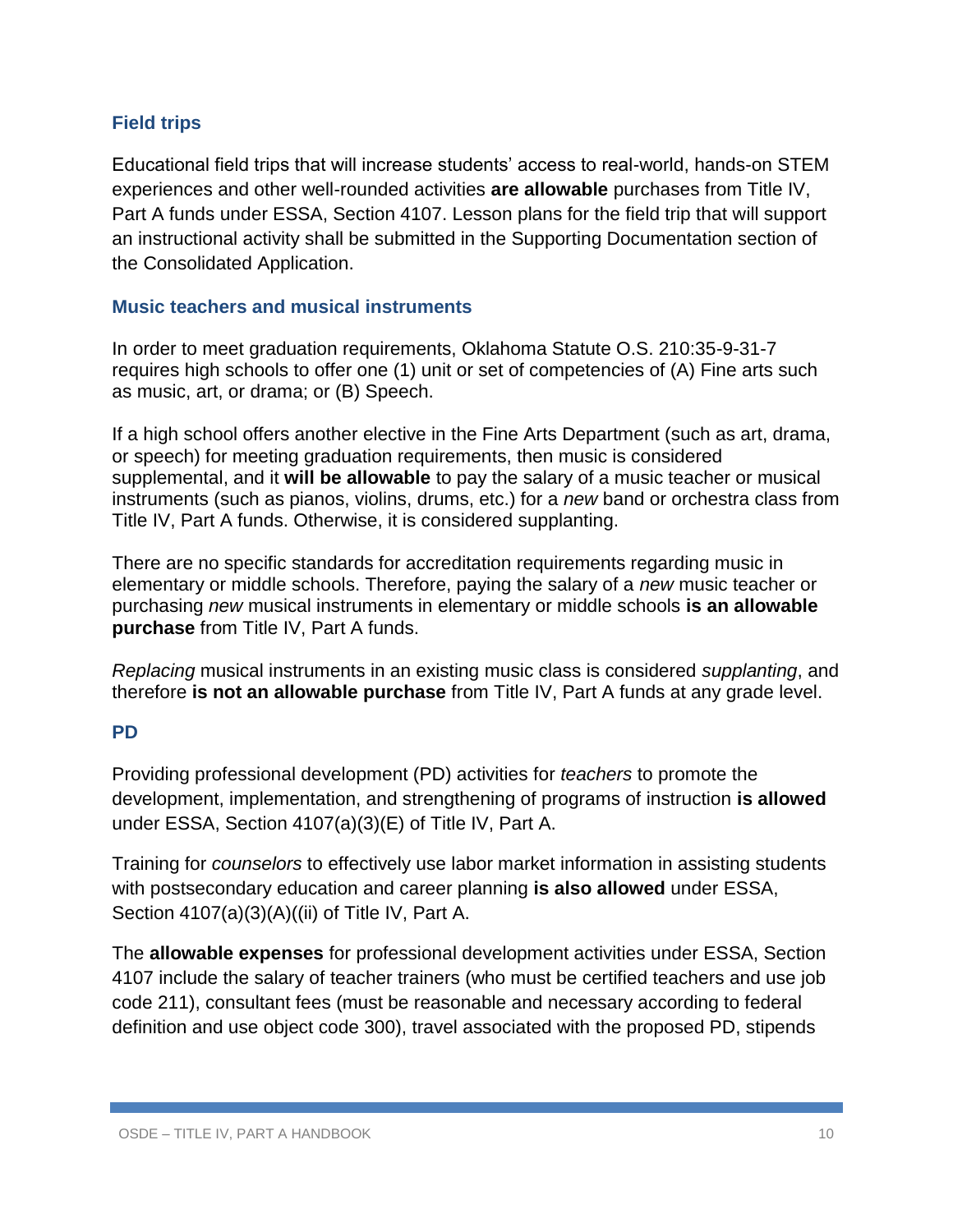for teachers who attend PD out of the contracted hours, and substitutes to cover teachers' classes who attend the PD activity.

## **PD subscription**

Subscriptions or licenses to use online teacher professional development **are allowed**  under ESSA, Section 4107 of Title IV, Part A. Subscriptions shall not cross fiscal years.

## **Smartboards and other computer devices**

In general, an LEA may use funds under section 4107 for any *program or activity* that supports student access to and success in well-rounded educational experiences. For example, an LEA may use funds for programming and activities to improve instruction and student engagement in STEM (science, technology, engineering, and mathematics) subjects. STEM activities may include: increasing access for groups of underrepresented students to high-quality courses; supporting participation in nonprofit competitions (e.g. robotics, math competitions, computer programming); and providing students hands-on learning and exposure to STEM, including through field-based and service learning.

Computers, iPads, Chromebooks, smartboards, etc. do not fall under "programs and activities" and therefore **are not** allowed to be purchased under the Well-Rounded Education section. They are considered technology *devices* and **are allowed and covered under ESSA, Section 4109** – Effective Use of Technology.

## **Software and subscriptions**

Software *subscriptions or licenses* to use online programs, **are allowable** purchases from Title IV, Part A funds under ESSA, Section 4107.

*Software applications* (such as Microsoft Office, Adobe Reader, Apps etc.), which the LEA will own, will fall under the 15 percent infrastructure limit of ESSA, Section 4109.

## **STEM materials**

Purchase of new STEM materials is subject to case by case approval. *Replacing* any existing materials in a science lab, library, etc., is considered *supplanting* and therefore **is not allowed** to be paid with Title IV, Part A funds in any subject area or grade level.

For example, science materials **are allowable** uses of funds under ESSA, Section 4107 of Title IV, Part A. Computer hardware or servers **are not allowable** under ESSA, Section 4107 but **are allowable** as infrastructure under ESSA, Section 4109.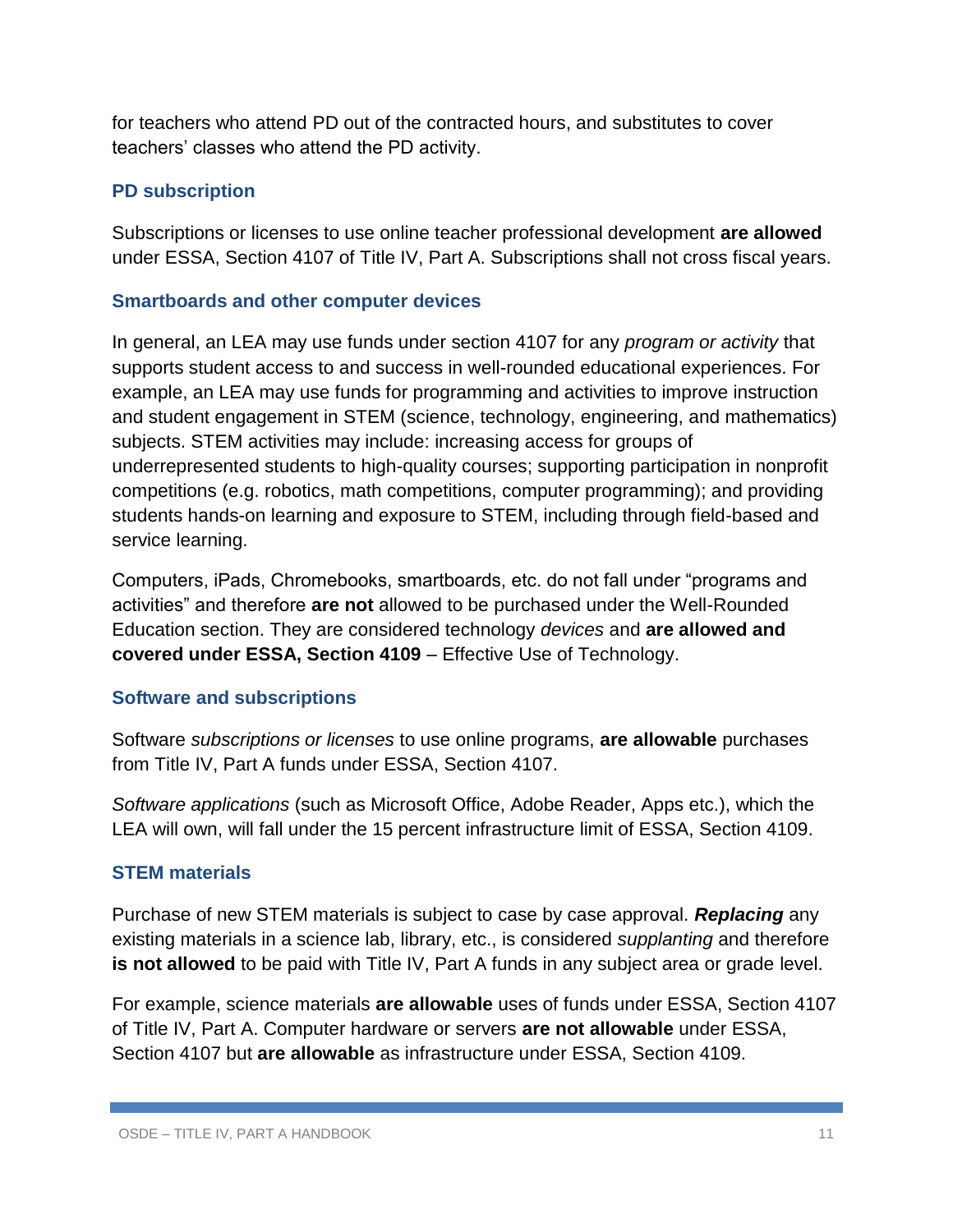STEM activities may include: increasing access for groups of underrepresented students to high-quality courses; supporting participation in nonprofit competitions (e.g. robotics, math competitions, computer programming); providing students hands-on learning and exposure to STEM, including through field-based and service learning; supporting the creation and enhancement of STEM-focused specialty schools; facilitating collaboration among programs that take place during the school day and those that take place during out-of-school time to improve the integration of STEM instruction in those programs; and integrating other academic subjects such as the arts into STEM curricula. In a high-quality STEM opportunity, STEM skills and content knowledge are integrated and learned through exploration, inquiry, problem solving, and often involve real-world contexts or applications.

#### **Substitutes**

Paying for substitutes for teachers who attend allowable Title IV, Part A professional development activities **is allowed** under ESSA, Section 4107 of Title IV, Part A.

#### **Teacher trainers**

Teacher trainers' salary to provide professional development for teachers **is allowed** under ESSA, Section 4108 of Title IV, Part A. Teacher trainers use job code 211 and must be certified teachers who will be in the classroom on a daily basis to provide teachers with instructional support on how to increase student achievement.

## **Uniforms for Band Classes**

If it is school's responsibility to provide student uniforms, then the school should provide them to all students. Using Title IV, Part A funds to purchase uniforms - otherwise paid from general funds - will constitute supplanting, and therefore **not allowable** from Title IV, Part A funds.

If it not school's responsibility to provide student uniforms, then more than likely it is parents' responsibility. Using Title IV, Part A funds to purchase uniforms will also constitute supplanting in this case. Furthermore, these expenditures do not meet the "necessary" definition of federally funded costs, which are those costs necessary to support the operation and/or performance of the activities allowable under a federal program.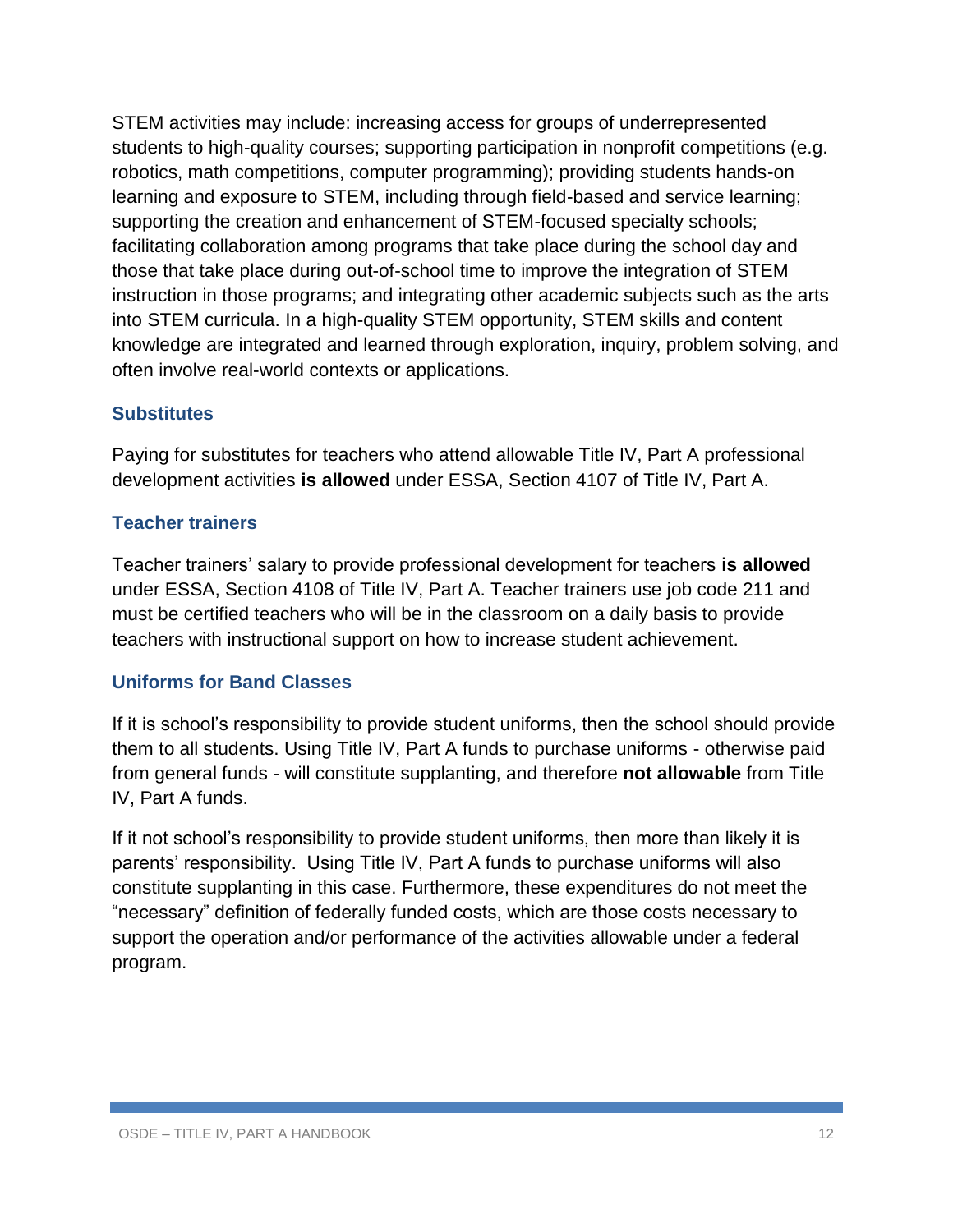## **6.2 Safe and Healthy (SH) [ESEA, Section 4108]**

*Please note that it is unallowable to utilize Title IV, Part A funds to support the purchase of t-shirts, badges and/or lanyards (any clothing) for students for 'safety purposes' during field trips or any other event/activity.*

## **Consultants**

Consultant fees **are allowed** under ESSA, Section 4108 of Title IV, Part A. See the consultant definition at the end of this document.

## **Behavior interventionists**

LEAs may use funds under ESSA, Section 4108 of Title IV, Part A to implement schoolwide Positive Behavioral Interventions and Supports (PBIS). PBIS provides a framework for SEAs and LEAs to develop their capacity to support the social, emotional, academic, and behavioral needs of all their students in which a wide range of evidence-based programs can be implemented, including, but not limited to, prevention of the risk factors associated with substance abuse, bullying, and violence as well as promotion of mental health and wellness.

## **Cabinet locks**

Cabinet locks, door locks, and anti-tip furniture straps to help with the overall safety in the classroom **may not** be purchased from Title IV, Part A funds. The purchase of furniture necessary to maintain and operate an adequate school system is required under State Statute 70 O.S. § 5-117. Purchasing furniture and/or furniture accessories (which will be straps, locks, etc.) will represent supplanting.

## **Counselors**

The salary of a *supplemental* school guidance counselor **is an allowable use** of Title IV, Part A funds under Section 4108(5)(B). This person must be a *State licensed or certified* mental health professional qualified under State law to provide mental health services to children and adolescents. *[ESSA, Section 4102(6)]*

Paying the salary of an *existing* counselor is considered supplanting and is therefore **not allowed** from Title IV, Part A funds.

## **ID badges**

The purchase of student ID badges **is an allowable use** of Title IV, Part A funds under ESSA, Section 4108.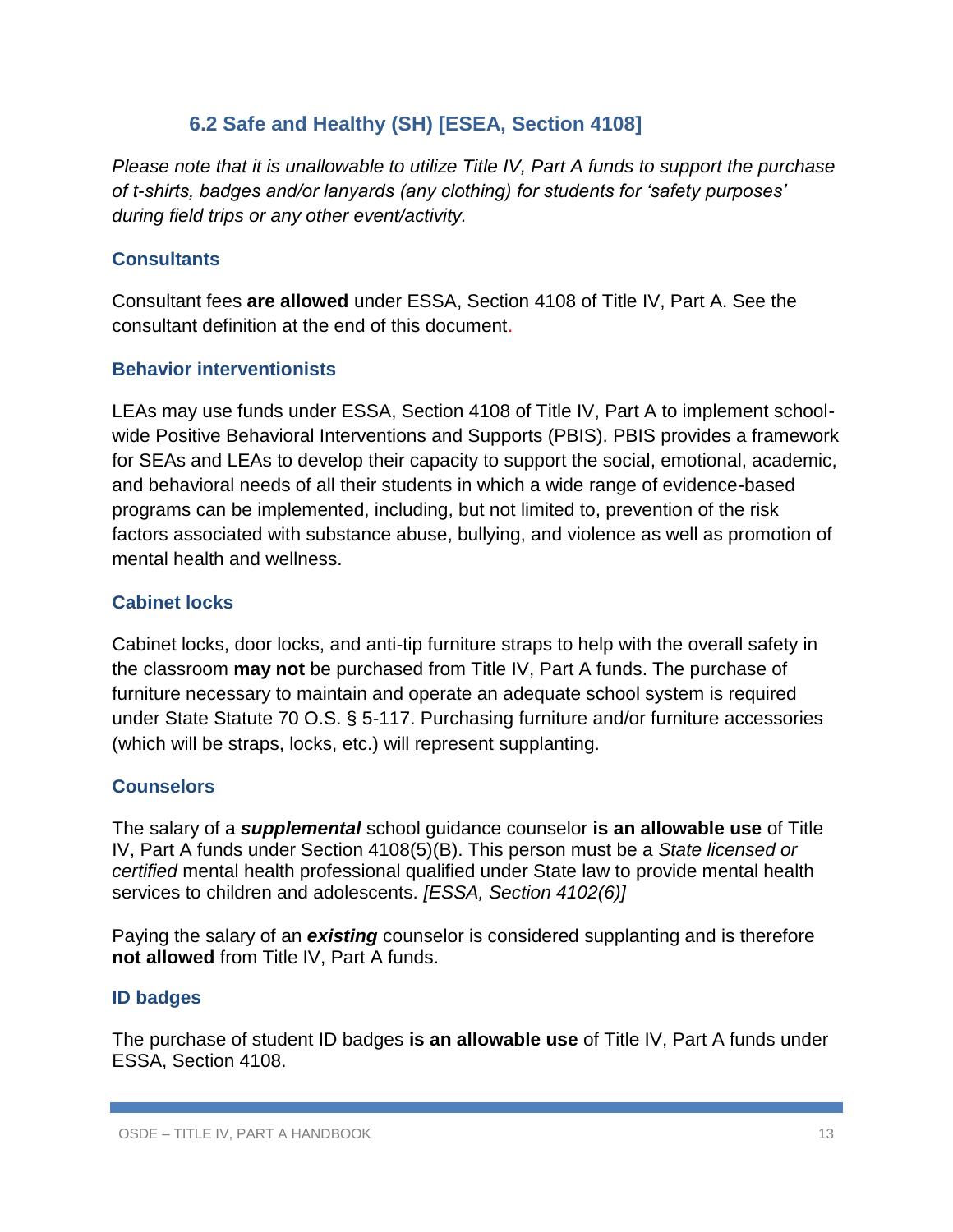#### **Intercom systems**

Intercom systems **are not** allowable purchases from Title IV, Part A funds, under ESSA, Section 4108.

#### **Door locks**

Door locks fall under the prohibited uses of funds for construction under ESSA, Section 8526.

#### **Door/window guard alarms**

Magnetic door/window guard alarms **are not** allowable from Title IV, Part A funds under ESSA, Section 4108. They fall under the prohibited uses of funds for construction under ESSA, Section 8526.

#### **Drug dogs**

Contracted services for drug dogs are in alignment with drug and violence prevention and **are allowable** expenditures from Title IV, Part A funds, under ESSA, Section 4108(5). Coding: 2670-300

#### **Drug tests**

Programs and activities that lead to an early identification of drug use **are allowed** under ESSA, Section 4108(5)(B)(i). Coding 2199-300

#### **GPS tracking devices**

These devices are attached to students and will send out their location in case they run away. These devices **are not** allowable from Title IV, Part A funds.

#### **Mental health professionals**

School-based mental health services for K-12 students for early *identification* of mental health symptoms, drug use, and violence and appropriate *referrals* to direct individual or group counseling services may be provided by school-based mental health services providers and **are allowable** uses of Title IV, Part A funds under section 4108(5)(B)(i). Please note that included in the category of school-based mental health services provider are the following: "State-licensed or State-certified school counselor, school psychologist, school social worker, or other State licensed or certified mental health professional qualified under State law to provide mental health services to children and adolescents." *[ESSA, Section 4102(6)]*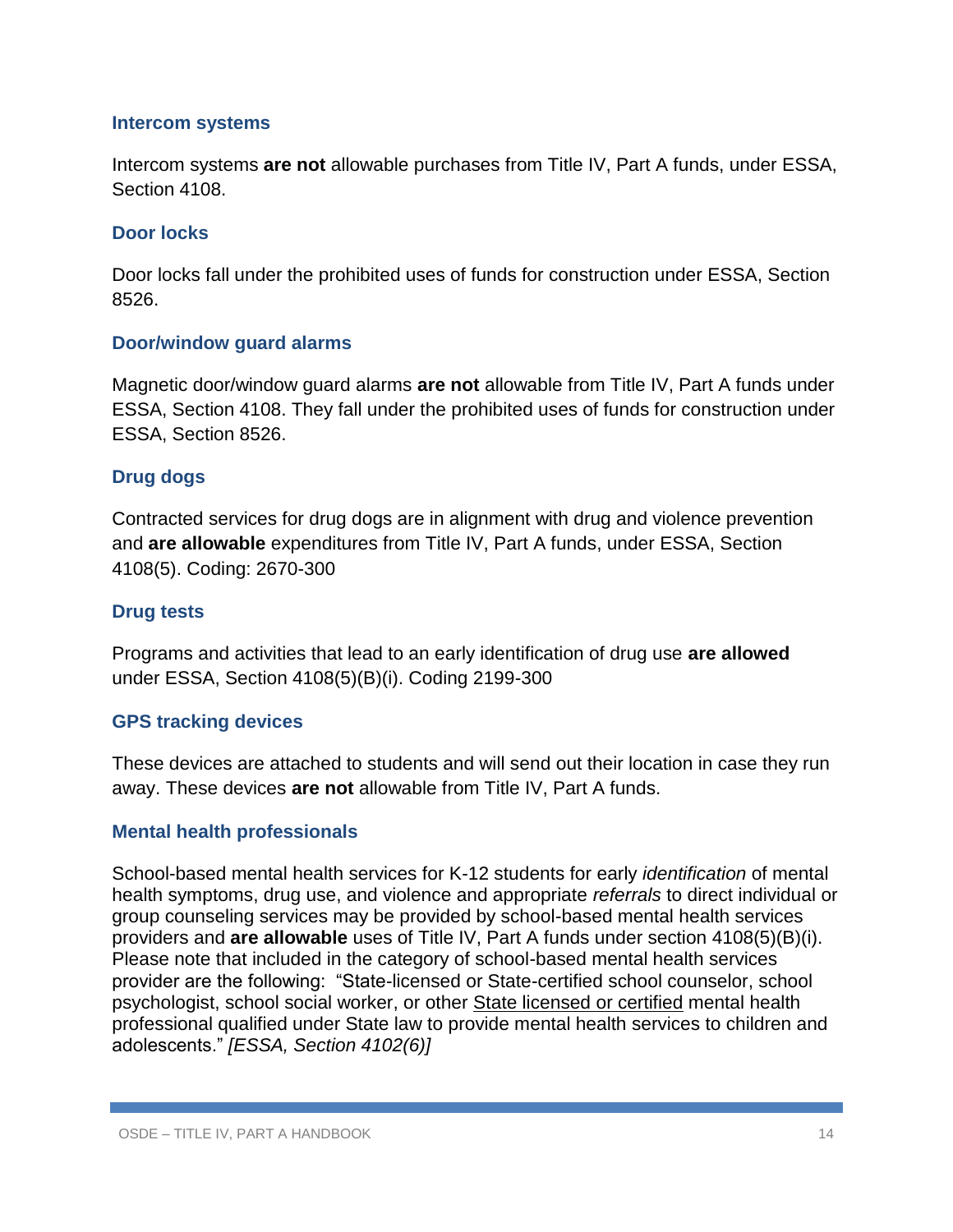Prior written, informed parental consent is required under ESSA, Section 4001(a)(1) to be obtained by a State, local educational agency, or other entity receiving funds under this title from the parent of each child who is under 18 years of age to participate in any mental health assessment or service that is funded under this title and conducted in connection with an elementary school or secondary school under this title.

Furthermore, "no funds under this title may be used for medical services or drug treatment or rehabilitation, except for integrated student supports, specialized instructional support services, or referral to treatment for impacted students, which may include students who are victims of, or witnesses to, crime or who illegally use drugs." *[ESSA, Section 4101(b)]*

## **Health equipment**

Under Oklahoma Statute O.S 210:35-5-31, public schools must provide instruction in physical education (PE) for all students at all grade levels. If the standards for accreditation requirements regarding physical education are met, then it **will be allowable** to pay from Title IV, Part A funds the salary of a Fitness/Weight Room teacher or weight equipment (such as treadmills, lifting weights, etc.) for a *new* class. If these are proposed expenditures in the Title IV, Part A application, a lesson plan/course description shall be uploaded in the Supportive Documentation section of the Consolidated Application.

If Fitness/Weight activity is part of the only PE class that is offered, it is considered supplanting, and it **is not allowed** to use Title IV, Part A funds for any of the above.

## **Playground equipment**

Purchasing playground equipment does not meet the intent and purpose of this program, which is to *support student academic achievement.* Therefore, it **is not an allowable** purchase from Title IV, Part A funds under ESSA, Section 4108.

## **Playground aggregate mulch**

Although aggregate mulch for use under playground equipment may improve safety, it is the intent and purpose of Title IV, Part A to fund programs and activities that support student academic achievement. Purchasing aggregate mulch does not meet the intent and purpose of this program. Therefore, it **is not an allowable** purchase from Title IV, Part A funds, under ESSA, Section 4108.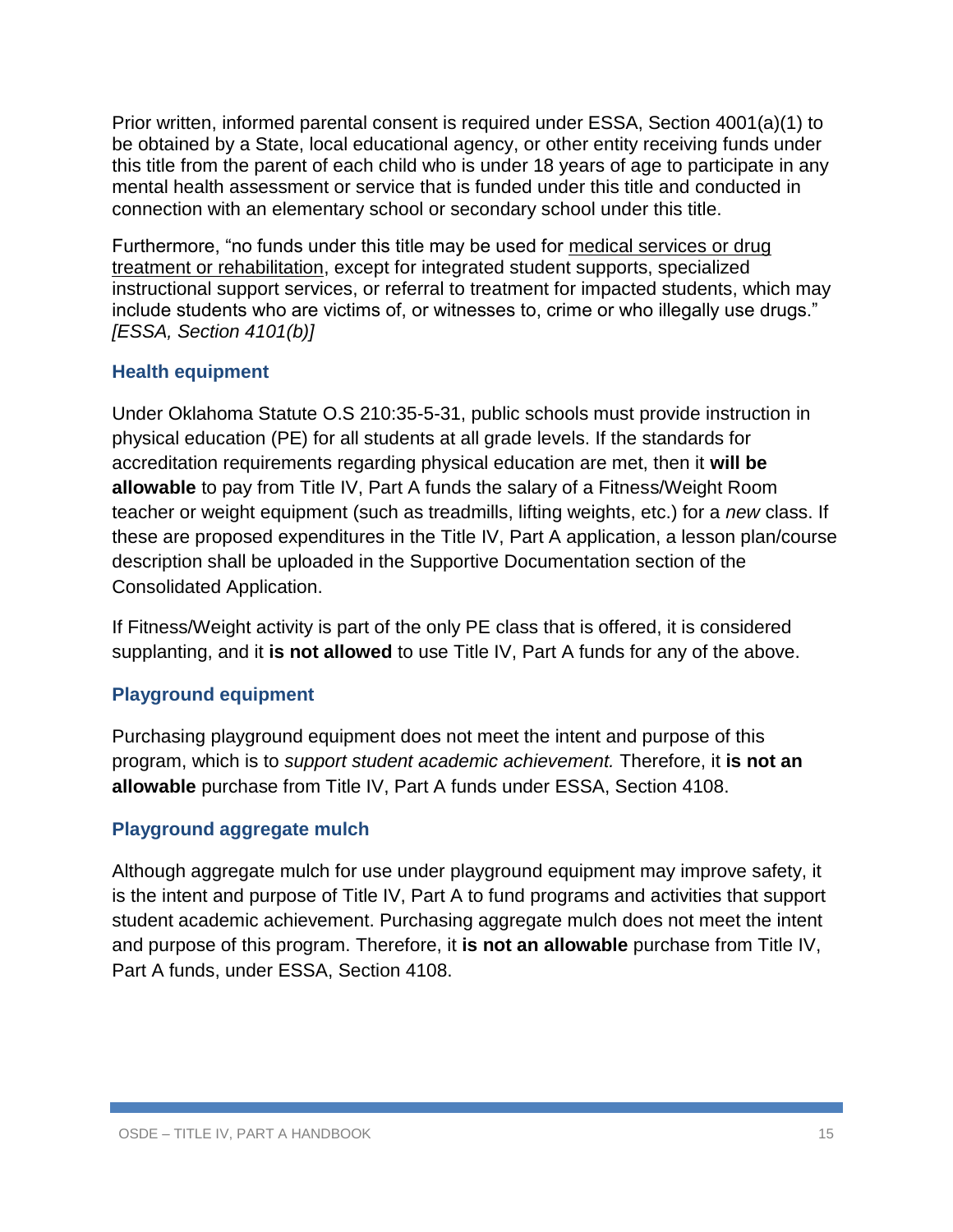## **PD**

Providing training for school personnel, including specialized instructional support personnel related to suicide prevention, effective and trauma-informed practices in classroom management, crisis management, and conflict resolution techniques, human trafficking, prevention strategies regarding violence, drug abuse, bullying, and harassment **are allowed** professional development activities under ESSA, Section 4108(5)(D) of Title IV, Part A.

The **allowable expenses** for professional development activities under ESSA, Section 4108 include consultant fees (must be reasonable and necessary according to federal definition and use object code 300), travel associated with the proposed PD, stipends for personnel who attend PD out of the contracted hours, and substitutes to cover teachers' classes who attend the PD activity.

#### **Resource officers**

School resource officers foster safe, drug-free environments that support student academic achievement. Paying the salary of a Resource Officer (job code 316) **is allowable** from Title IV, Part A funds, under ESSA, Section 4108.

#### **Safety film for windows**

Safety films applied to the windows to make them bulletproof represent an alteration of the school building and fall under the construction prohibition under ESSA, Section 8526. Therefore, they are not allowable purchases from Title IV, Part A funds under ESSA, Section 4108.

#### **School nurse**

A school nurse, who is required to be certified or licensed by the State and practicing within their area of expertise, is hired to provide medical services and support. Medical services are prohibited uses of Title IV, Part A funds under ESSA, Section 4001(b), and therefore the salary of a school nurse **cannot be paid** from these funds.

However, if instruction regarding nutritional education, structured physical education activities, or chronic disease management is provided by a school nurse, nurse practitioner, or other appropriate specialist or professional to help maintain the wellbeing of students, it becomes **allowable** to pay a portion of the school nurse's salary from Title IV, Part A funds. If the school has an *existing* nurse, no portion of the salary can be supplanted with Title IV, Part A funds even though the school nurse provides the instruction described above.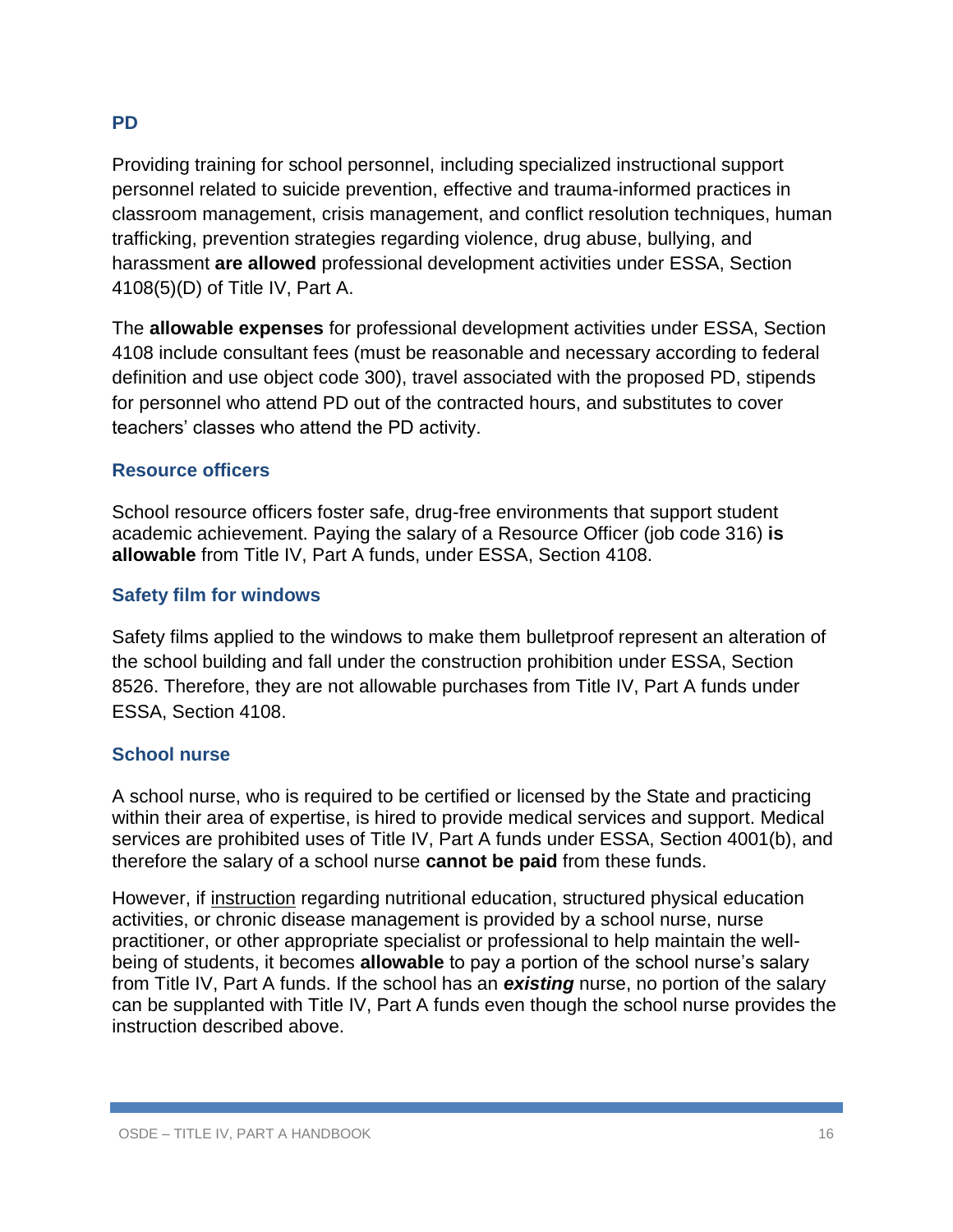#### **Social-emotional curriculum**

Social-emotional curriculum programs that help children resolve conflicts peacefully, handle emotions positively, empathize, and make responsible decisions **are allowable** uses of Title IV, Part A funds.

#### **Tranquil blue classroom light filers**

These light filters fall under the prohibited uses of funds for construction under ESSA, Section 8526 and therefore **are not allowed** from Title IV, Part A funds.

## **6.3 Educational Technology (ET) [ESEA, Section 4109]**

#### **Consultants**

Consultant fees **are allowed** under ESSA, Section 4109 of Title IV, Part A. See the consultant definition at the end of this document.

#### **Infrastructure**

A local educational agency, or consortium of such agencies, shall not use more than **15 percent** of funds for purchasing technology infrastructure as described in subsection (a)(2)(B), which shall include technology infrastructure purchase for the activities under subsection (a)(4)(A). *[ESSA, Section 4109(b)]*

The 15% infrastructure limitation rule is applicable to **all** LEAs, regardless of the allocation amount received.

## **IT personnel**

IT personnel **may be paid** from the **15 percent** technology infrastructure portion of Title IV, Part A funds under ESSA, Section 4109(a)(4)(A) *only* when they provide the *initial training* regarding the use of devices, software, digital platforms, etc. It is consider supplanting to cover a portion of the salary of *existing* IT personnel, even though they provide the activities allowed by ESSA, Section 4109.

IT personnel provide ongoing *technical support* on setting-up, troubleshooting, and using devices, equipment, software, etc. If they are not certified teachers, they are not considered PD providers who have knowledge of how to increase student achievement in academic subjects through the use of technology. This makes it **unallowable** to pay the salary of IT coordinators/directors from the **85 percent** of the educational technology funds under ESSA, Section 4109 of Title IV, Part A.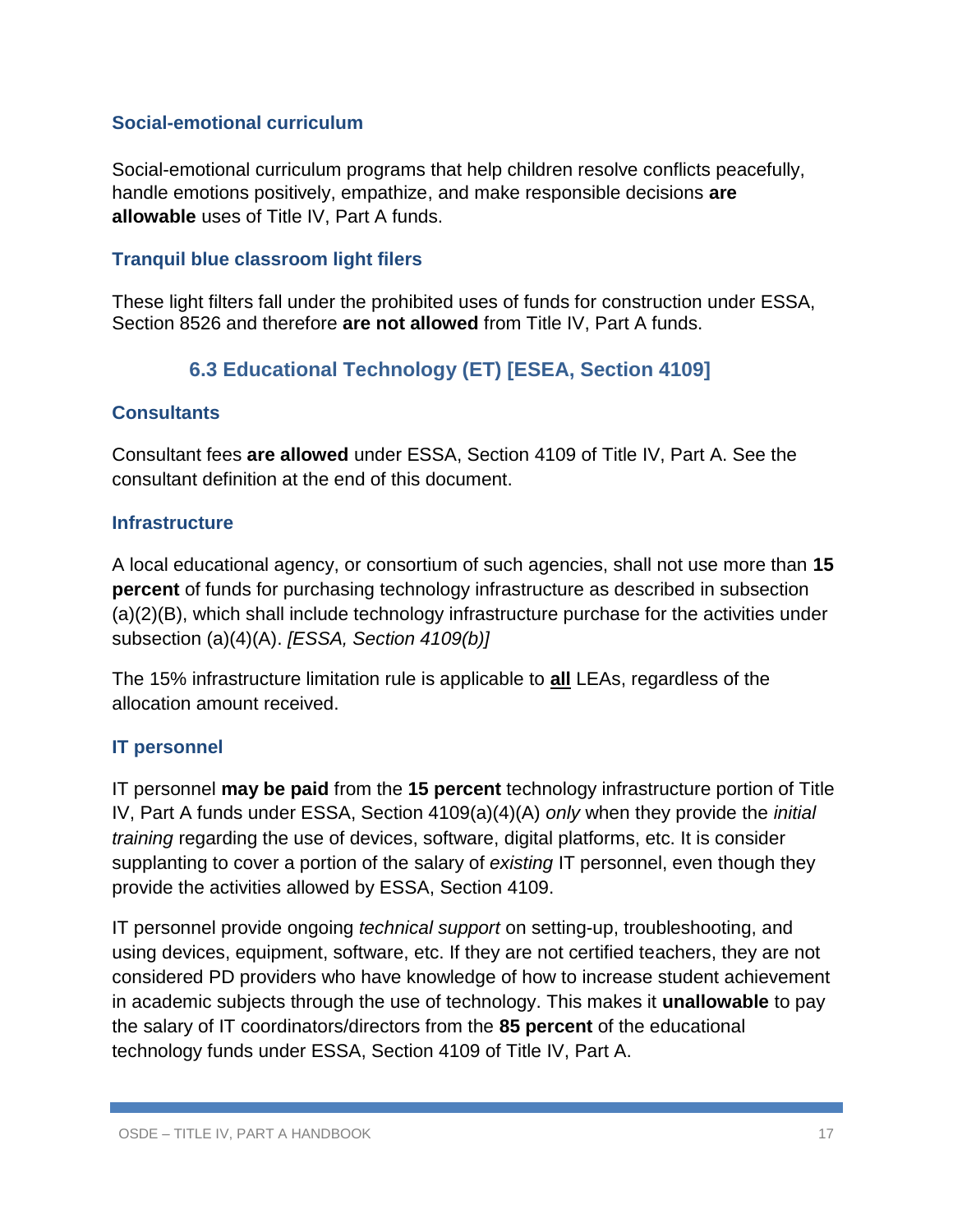## **PD**

Providing professional development regarding the use of technology to enable teachers and instructional leaders to increase student achievement in the STEM areas, including computer science, **is an allowable** use of Title IV, Part A funds under ESSA, Section 4109(a)(5). Ongoing PD is also allowed from these funds to support the implementation and academic success of blended learning projects under ESSA, Section 4109(a)(4)(B).

The allowable expenses for technology professional development from the 85 percent portion of funds under ESSA, Section 4109 will be the salary of the technology teacher trainers (who must be certified teachers), consultant fees (must be reasonable and necessary according to federal definition and use object code 300), travel associated with the proposed PD, stipends for teachers to attend PD out of the contracted hours, and substitutes to cover teachers' classes who attend the PD activity.

#### **Smart Boards**

Smartboards for student instruction purposes **are allowable** to be purchased from Title IV, Part A funds under ESSA, Section 4109. They will be subject to the 15 percent technology infrastructure limit.

#### **Software**

*Software applications* (such as Microsoft Office, Adobe Reader, Apps etc.), which the LEA will own, **are allowable** uses of Title IV, Part A and will fall under the 15 percent infrastructure limit of ESSA, Section 4109.

#### **Substitutes**

It **is allowed** to pay substitutes for teachers who attend PD regarding the use of technology to increase student achievement, academic growth, and digital literacy of all students. Substitute pay will fall under the 85 percent of educational technology funds under Title IV, Part A.

#### **Technology devices for teachers**

ESSA, Section 4109(a)(1) allows providing educators, school leaders, and administrators with professional development learning tools, devices, and resources to personalize learning to improve student academic achievement. Therefore, purchasing laptops, Chromebooks, smartboards, and other devices for teachers to use during professional development activities **is an allowable** use of Title IV, Part A funds. They will be subject to the 15 percent technology infrastructure limit.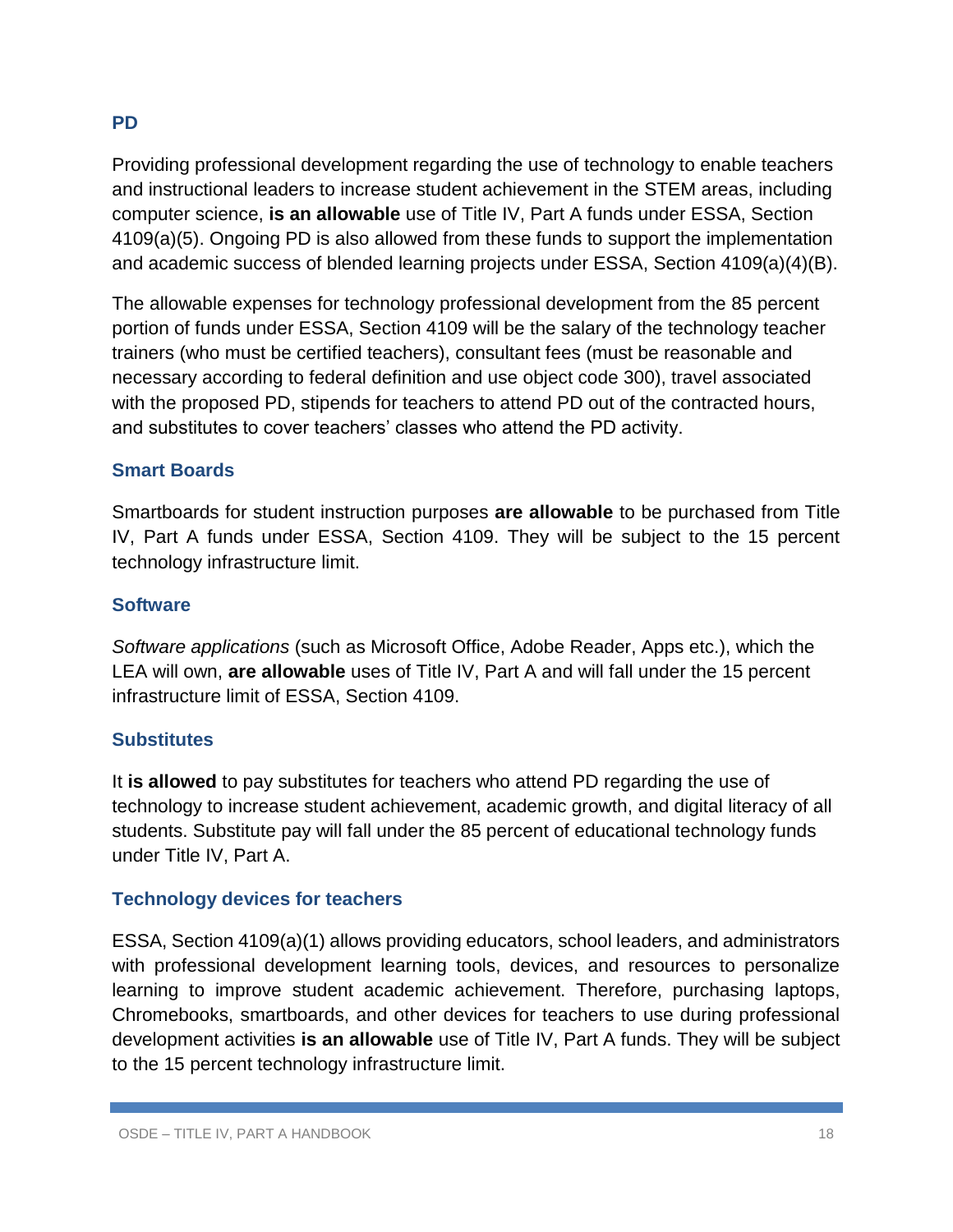#### **Teacher trainers**

The salary of *Technology* Teacher Trainers (job code 211) **is allowable** to be paid from the 85 percent portion of the funds under ESSA, Section 4109. Teacher trainers must be certified teachers who will be in the classroom on a daily basis to provide teachers with instructional support on how to increase student achievement in the areas of science, technology, engineering, and mathematics, including computer science through the use of technology.

#### **Virtual School Teaches/Classes**

The salary of a teacher (job code 210) who conducts classes virtually **is allowable** to be paid from the 85 percent portion of the technology funds under ESSA, Section 4109. This is subject to Supplement Not Supplant, so the position will have to be a brand new position.

#### **Website development and school app**

Although website and school app development fall under the definition of technology, they do not meet the intent and purpose of the uses of technology under Title IV, Part A. Technology purchased with these funds "shall improve the academic achievement, academic growth, and digital literacy of all students." Websites and school apps distribute to parents, students, and community members various information, including emergency alerts, athletic events, advertisements, etc. Therefore, paying for website subscription and/or school app development **is not allowable** under Title IV, Part A, Section 4109.

# **CHAPTER 7: Unallowable Activities**

# **General Unallowable Activities Capital Outlay**

Title IV, Part A funds **may not** be used for construction, renovation, or repair of any school facility.

## **Rate Capacity**

An LEA that does not receive E-Rate funds **may not** use Title IV, Part A funds to purchase computers to access the Internet, or to pay direct costs associated with accessing the Internet.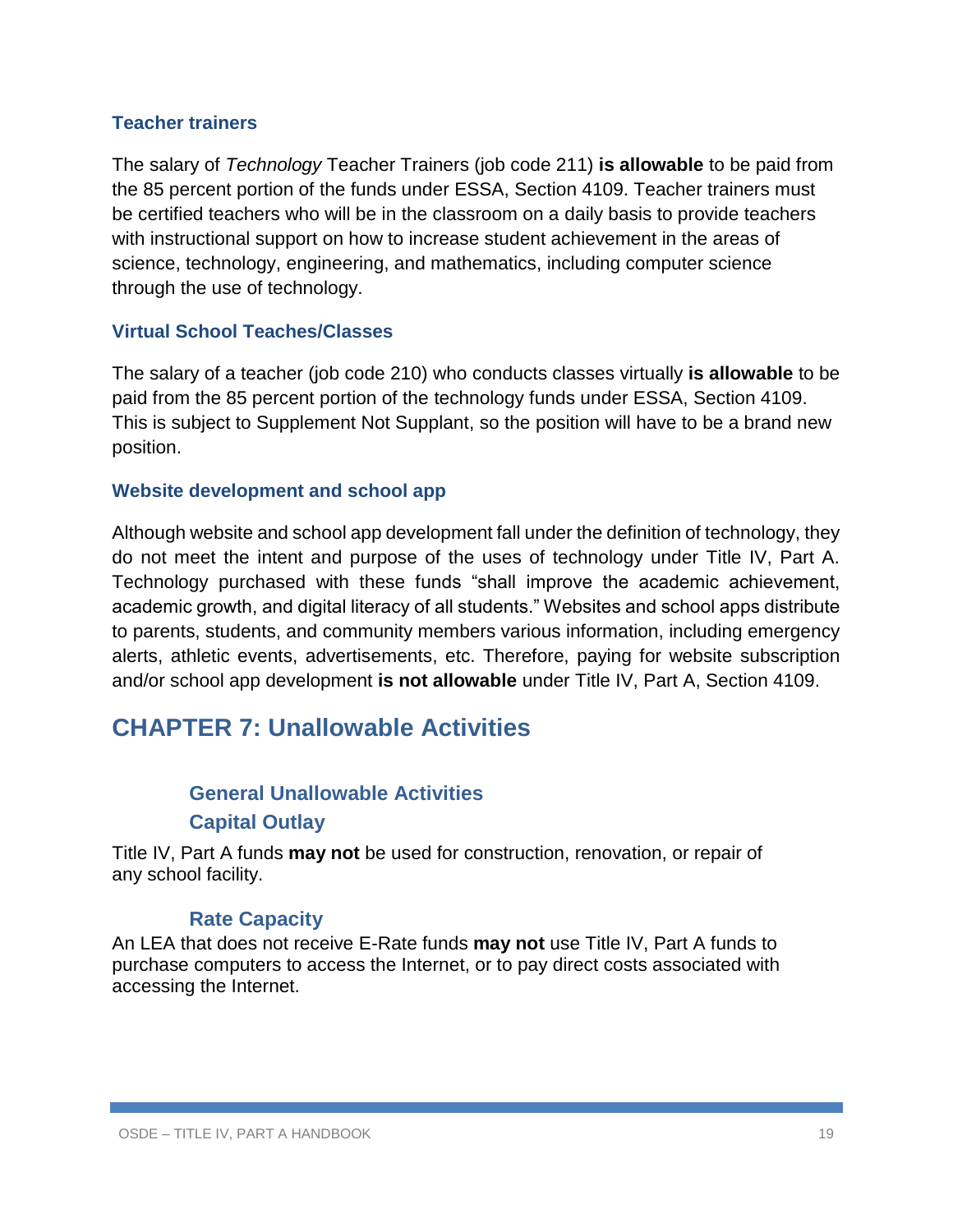# **CHAPTER 8: FAQs**

- **Q1: What are the requirements of an LEA that receives more than \$10,000 but less than \$30,000?**
- **A1:** Such LEA is required to budget funds in at least one of the three focus areas. Funds may be budgeted in well-rounded education (WR), safe and healthy students (SH) and/or effective uses of technology (ET); however, the 15% cap on infrastructure remains applicable.

#### **Q2: Is the LEA required to budget for infrastructure?**

**A2:** No.

- **Q3: Can infrastructure be budgeted without budgeting for professional learning that addresses the effective use of technology?**
- **A3:** No. The 15% cap allowable dollar amount is derived from the actual dollar amount budgeted in the portion of effective use of technology designated for professional learning activities.

#### **Q4: Does a line item for a conference have to have an evidence-based level indicated?**

**A4:** Yes, and equally important, the rationale behind attending the conference must be based on an identified need addressed in the Comprehensive Needs Assessment. In some instances, a logic model may best capture the LEAs intent and purpose of why a particular conference has been selected as an intervention or programmatic response to a need. The logic model also facilitates content impact and outcomes as the LEA evaluates and monitors progress towards meeting goals. If Title IV, A funds will be selected to support a conference(s) that is usually/frequently (i.e. annual, reoccurring) attended by district faculty/staff, it would be a best practice to ensure that supporting data in the needs assessment and goals/action steps in the Consolidated LEA Improvement Plan are clearly defined.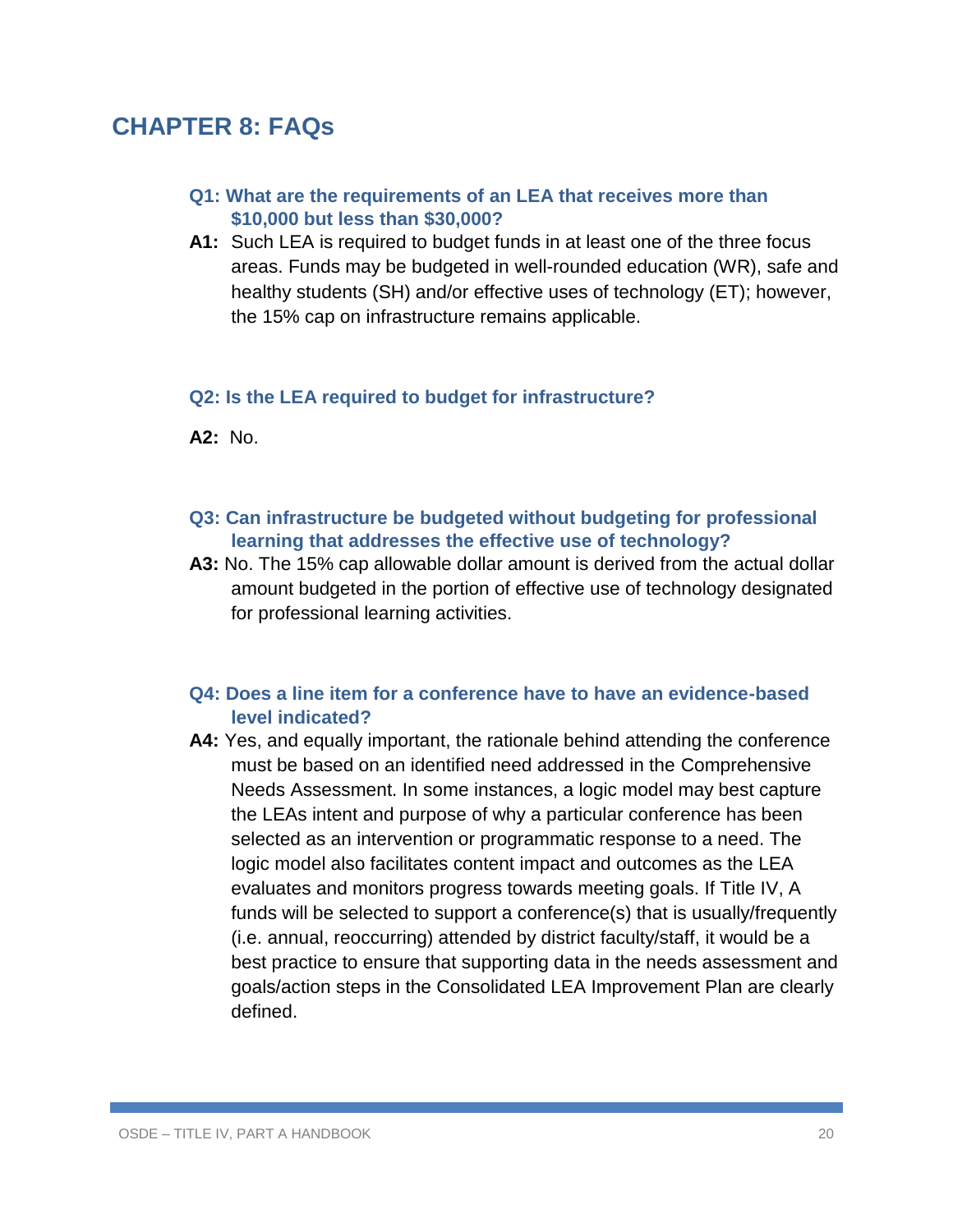#### **Q5: Can Title IV, Part A fund field trips?**

**A5:** In general, yes. Field trips must be based on identified needs, fully educational, and evidence based. Any supportive documentation must be loaded into the Consolidated Application on the Supporting Documentation tab. Title IV, Part A funds cannot be utilized to support costs for student food and/or lodging.

## **Q6: Can Title IV, Part A funds be used to fund field trips to amusement parks (entertainment venues)?**

**A6:** No.

**Q7: Can Title IV, Part A funds be used to purchase clothing and/or food? A7:** No.

- **Q8: Can a non-secular private school utilize their Title IV, Part A breakout allocation to support activities that are part secular and part nonsecular?**
- **A8:** Yes. It is incumbent upon the LEA to calculate prorated payments so that federal funds support only those activities that are secular. For example, non-secular private schools can attend faith-based conferences that provide secular, education-based professional training; however, because it is faith-based, federal funds cannot be utilized to support 100% of the conference. Prorated payments must be based upon the percentage of time spent engaged in secular activities. LEAs will be required to upload supporting documentation which may include calculation worksheets, agendas, sign-in sheets and expense reports.

#### **Q9: Can private schools receive carryover?**

**A9:** If a private school did not utilize all of the allocated Title IV, Part A funds, the LEA is responsible for contacting the State Ombudsman and formally submitting an explanation of extenuating circumstances that will be reviewed by a panel. Without expressed approval regards a specific federal program from the State Ombudsman, federal dollars cannot be directed towards a private school.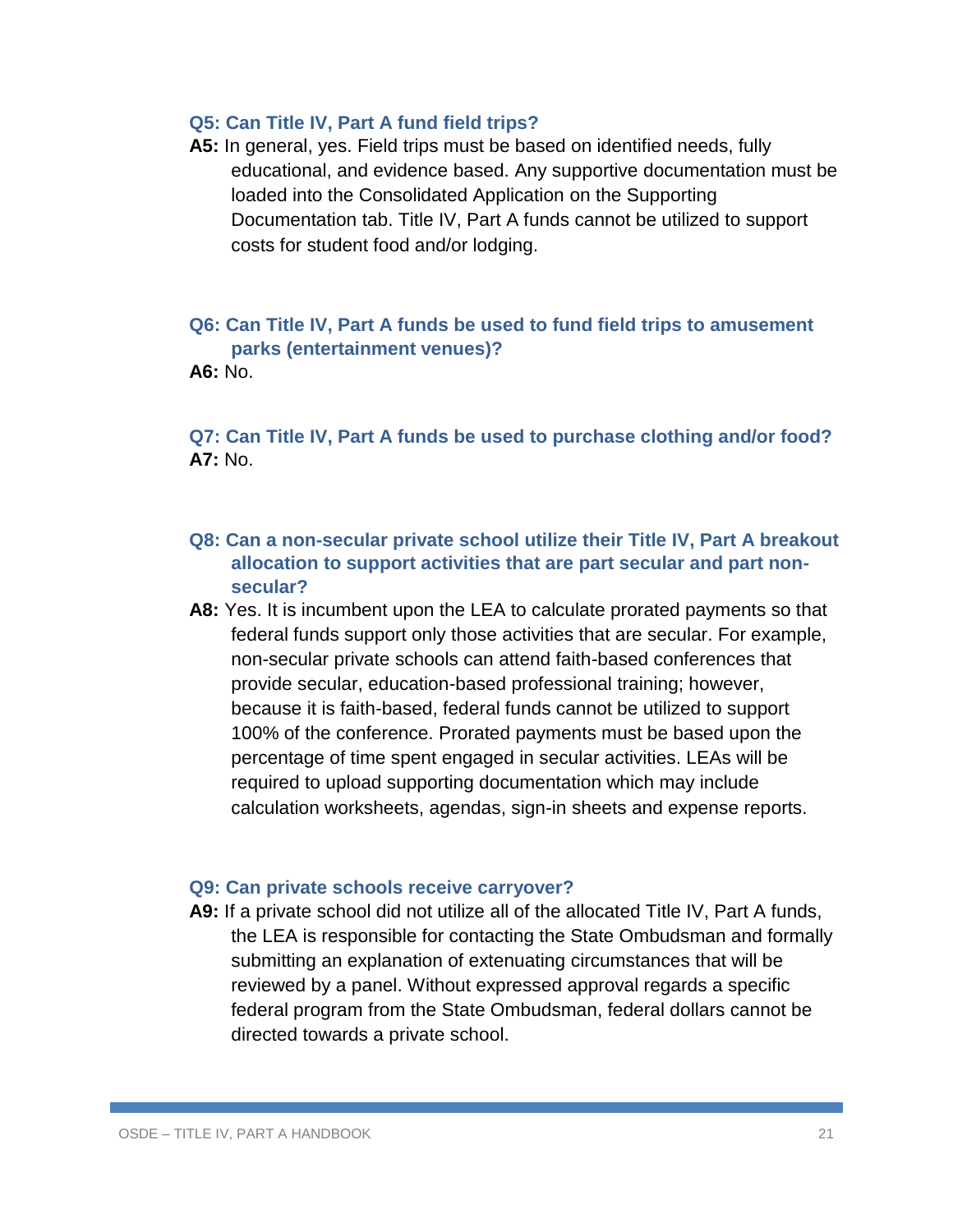#### **Q10: Can Title IV, Part A support academic competition fees?**

**A10:** Yes. However, access to the club/organization must be under the supervision of an LEA employee and available to all students. Travel expenses for students, including transportation, lodging and food are considered "participant support costs" (2 CFR 200.75) and are also generally allowable. Similarly, the SEA will need to determine the allowability of the specific proposed expenditure pursuant to Title IV, A. However, these "participant support costs" are only allowable with the prior written approval of the Federal awarding agency. Travel expenses for employees including transportation, lodging and food are considered "travel costs" (2 CFR 200.474) and are generally allowable. The SEA will need to determine if the specific proposed expenditure can be approved. Costs incurred by employees for travel should not exceed charges normally allowed by the LEA in its written travel policy.

#### **Q11: Can Title IV, Part A funds be used to purchase rewards/ incentives/ favors/ gratuities?**

**A11:** No. Federal funds cannot be used to provide celebrations, rallies, incentives or rewards.

#### **Q12: Can Title IV, Part A funds be used for security initiatives?**

**A12:** No, because activities solely for the purposes of police actions, security, and/or determent may not meet the intent and purpose of the statute. ESEA, Section 4108(2) clarifies that programming foster safe, healthy and supportive and drug-free environments that support student academic achievement. While security is critically important, Title IV, Part A focuses on evidenced-based initiatives that have demonstrated a positive impact on climate and culture and can be attributable to student achievement. Furthermore, research supports that these types of activities are detrimental to positive school climate and culture. Furthermore, items that affix to the grounds and/or a building are considered capital outlay.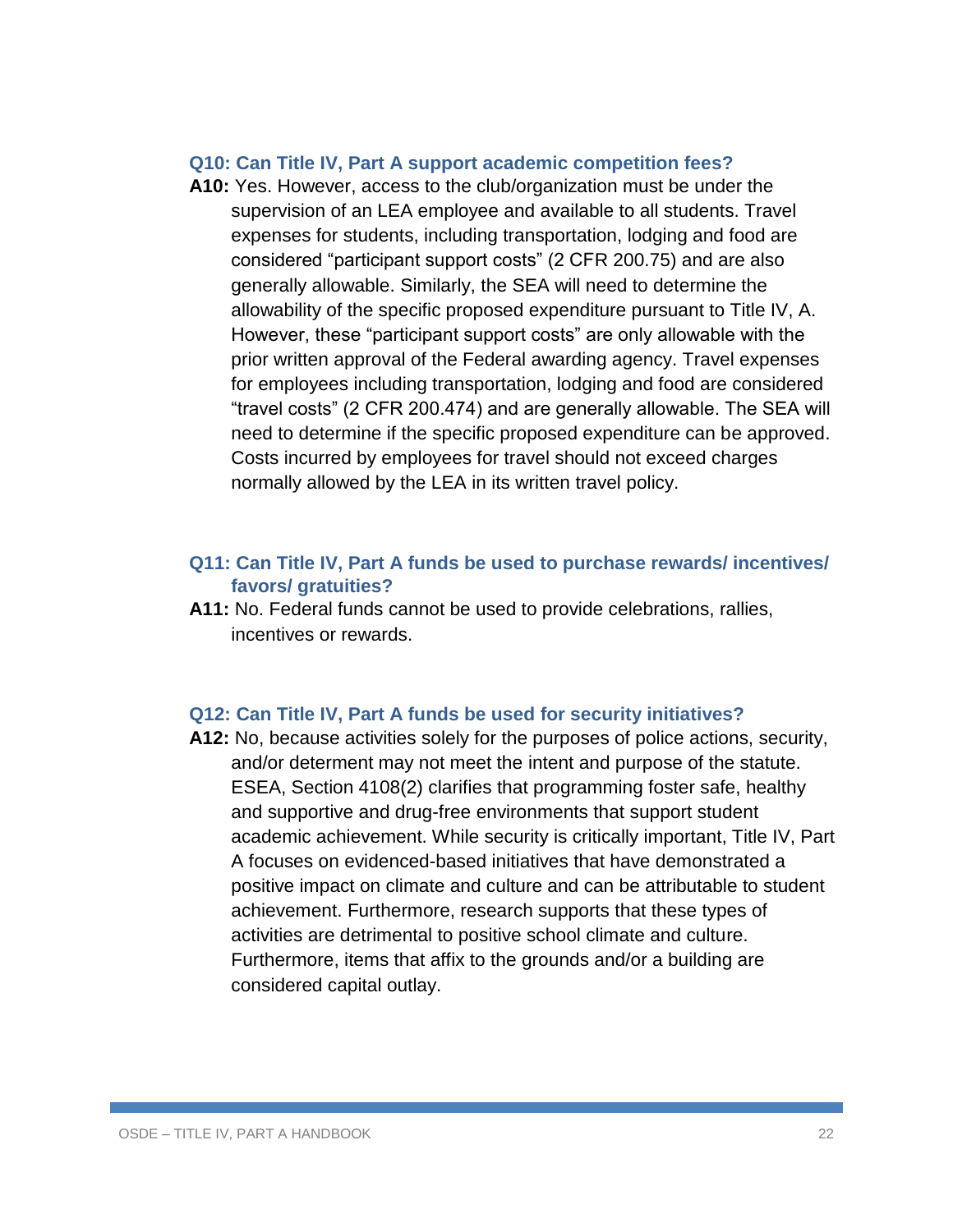- **Q13: Can Title IV, Part A funds be used to renew software upgrades and/or subscriptions that are considered allowable but previously funded by state/local funds?**
- **A13:** No.

**Q14: Can Title IV, Part A funds be used to pay for certification tests and/or coursework that is required for certification? A14:** No.

**Q15: Can Title IV, Part A funds be used to purchase playground equipment, furniture or picnic tables? A15:** No.

**Q16: Can Title IV, Part A funds be used to purchase furniture? A16:** No

- **Q17: Why are the names/titles and other details of activities like conferences, contracted services and supplies/materials required in the description narrative?**
- **A17:** For the reviewer to determine allowability and verify the correct focus area identification, programmatic details are required.

# **GLOSSARY**

## **Application Platform**

Provides services to an application and is comprised of the set of tools an application relies on to run. Application platforms typically include the following services: an operating system, execution services (such as libraries for running software), data services, cloud services and development tools.

## **Application Software**

A type of computer program that performs a specific personal, educational, and business function. Each program is designed to assist the user with a process, which may be related to productivity, creativity, and/or communication.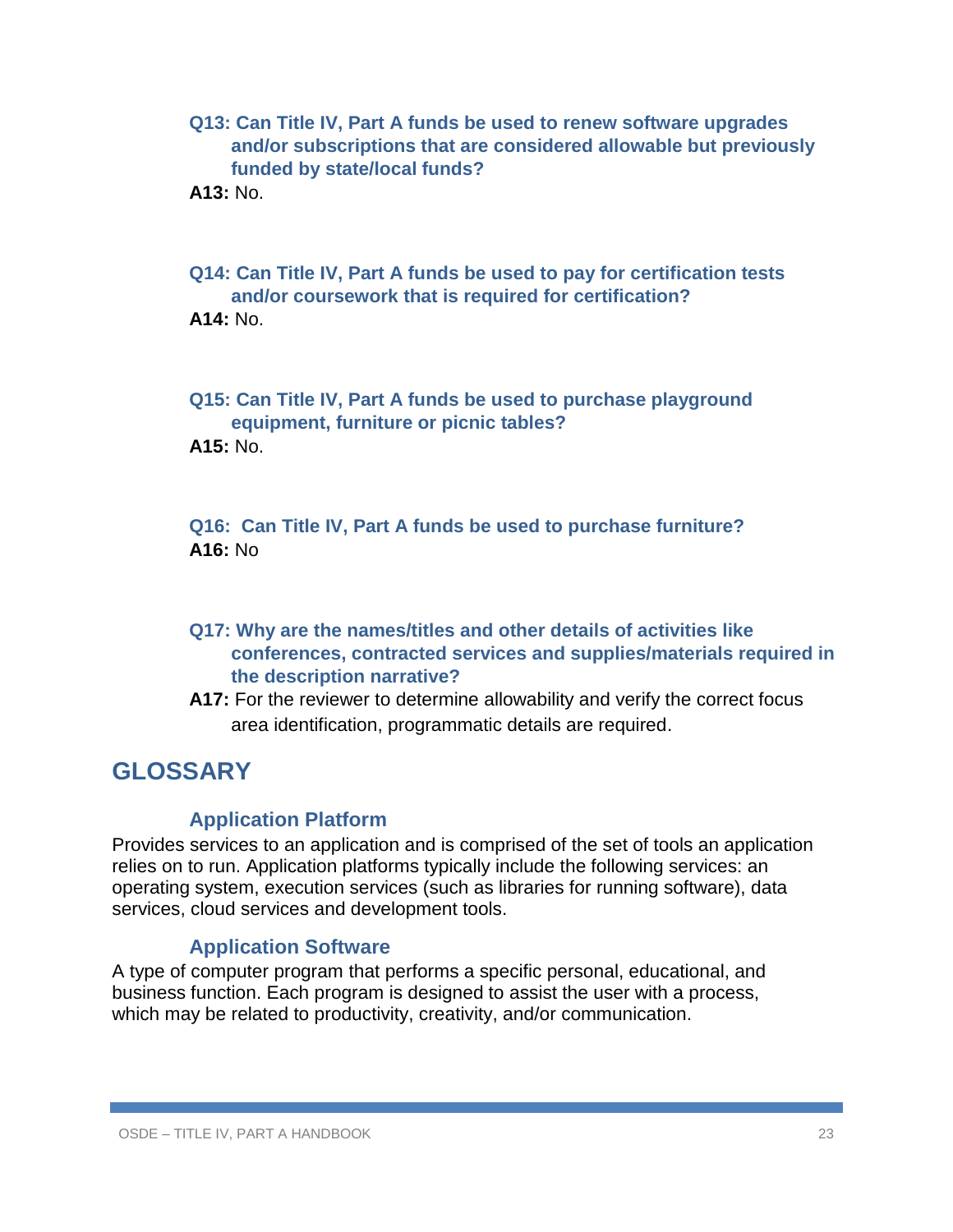- Functions of Application Software-Application software programs are created to facilitate a variety of functions, including but not limited to: managing information, manipulating data, constructing visuals, coordinating resources, calculating figures.
- Examples of Application Software- Microsoft suite of products (Office, Excel, Word, PowerPoint, Outlook, etc.), Internet browsers like Firefox, Safari, and Chrome, mobile pieces of software such as Pandora (for music appreciation), Skype (for real-time online communication), and Slack (for team collaboration).

## **Assistive Technology**

Assistive technology devices are identified in the IDEA 2004 as any item, piece of equipment or product system, whether acquired commercially off the shelf, modified, or customized, that is used to increase, maintain, or improve the functional capabilities of children with disabilities. The term does not include a medical device that is surgically implanted, or the replacement of such device.

## **Blended Learning**

A formal education program that leverages both technology-based and face-toface instructional approaches that include an element of online or digital learning, combined with supervised learning time, and student- led learning, in which the elements are connected to provide an integrated learning experience; and in which students are provided some control over time, path, or pace.

## **Community-Based Partnership /CBP (Partner)**

A collaborative and symbiotic relationship where the LEA and CBP work together with the purpose of maximizing the implementation and success of a specifically targeted goal. ESEA requires that LEA's application must describe the SSAE programs and activities the LEA proposes to implement, which must include as applicable, descriptions of any partnership with an IHE, business, nonprofit organization, community-based organization, or other public or private entity with a demonstrated record of success in implementing allowable activities and describe how the LEA and its partners will periodically evaluate the effectiveness of its SSAE program activities based on established objectives and outcomes. (ESEA section 4106(e)(1)).

## **Construction**

Construction is referred to as any building, modification, renovation, improvement, or repair of school facilities. Construction **is prohibited** under ESSA, Section 8526.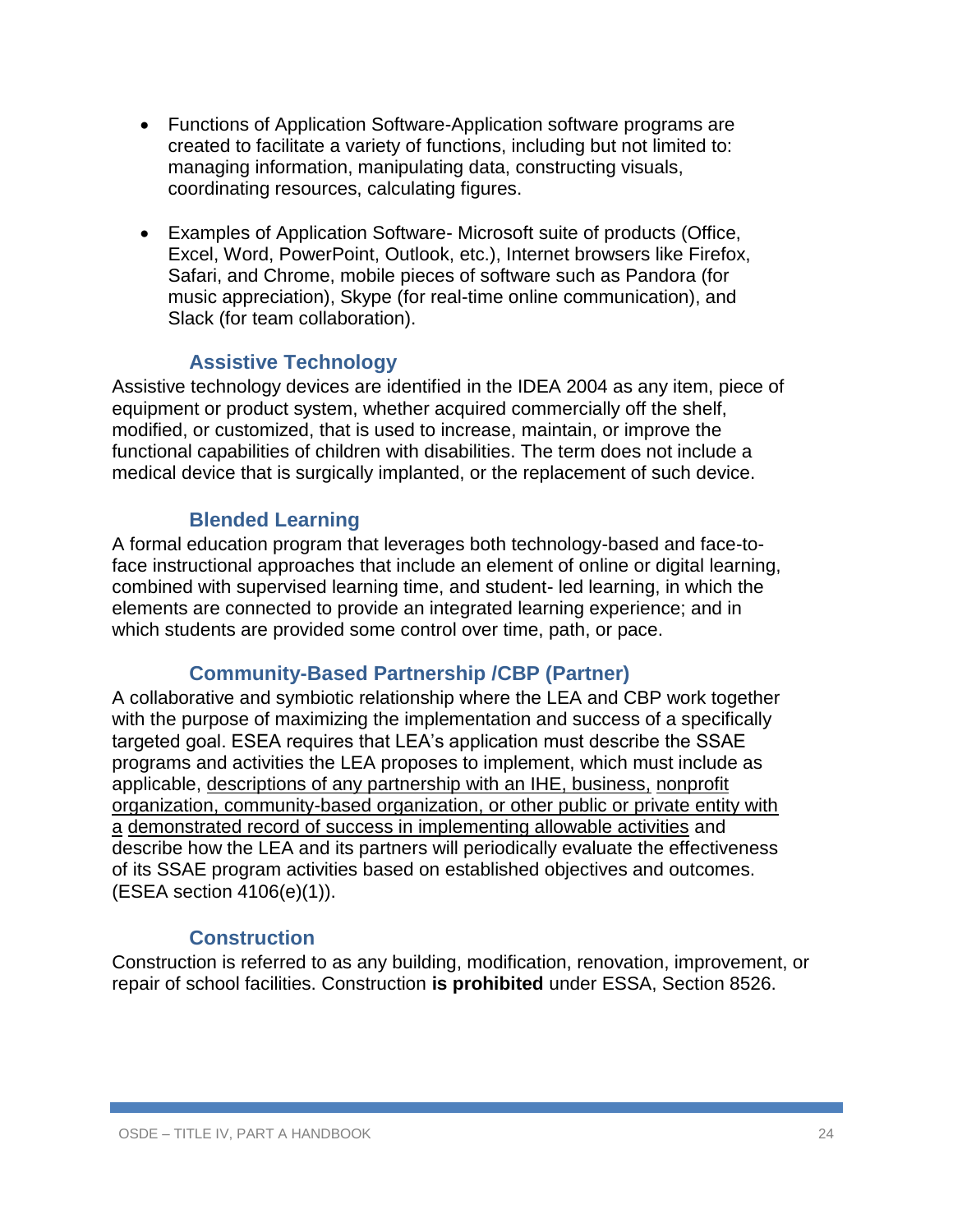## **Consultants**

Employees report their wages and other compensation to the IRS on Form **W-2**, Wage and Tax Statement.

Consultants, also called "non-employees" or freelancers, will report their compensation to IRS on Form **1099**.

Contracted individuals are not LEA employees. An individual *cannot* be both an employee and an independent contractor at the same LEA.

Contractors will have a written contract with the LEA and will report their compensation to IRS on Form 1099.

An employee for one LEA can perform contract work for another LEA. In this case, Teacher Retirement System (TRS) requires the contract to be sent to TRS for approval before working as an independent contractor for another LEA.

## **Costs - Necessary**

A cost is considered **necessary** to a grant project when it is recognized as ordinary and necessary to support the operation and/or performance of the grant. [*2 CFR, Part 200.404]*

## **Costs - Reasonable**

A cost is considered **reasonable** if: in its nature and amount, does not exceed the market prices for comparable goods or services for the geographic area; does not exceed what would be incurred by a prudent person; it meets the requirements imposed by such factors as: sound business practices; arm's-length bargaining; Federal, state and other laws and regulations; and terms and conditions of the Federal award or State Aid Act. *[2 CFR, Part 200.404]*

For more details, refer to *2 CFR, Part 200.420-475 General Provisions for Selected Items of Cost*

Additional information/documentation may be required to be submitted by the LEA with the application or the expenditure reports, to support the reasonableness of the proposed expenditures.

## **Digital Learning**

Any instructional practice that effectively uses technology to strengthen a student's learning experience and encompasses a wide spectrum of tools and practices, including interactive learning resources, digital learning content (which may include openly licensed content), software, or simulations, that engage students in academic content; access to online databases and other primary source documents; the use of data and information to personalize learning and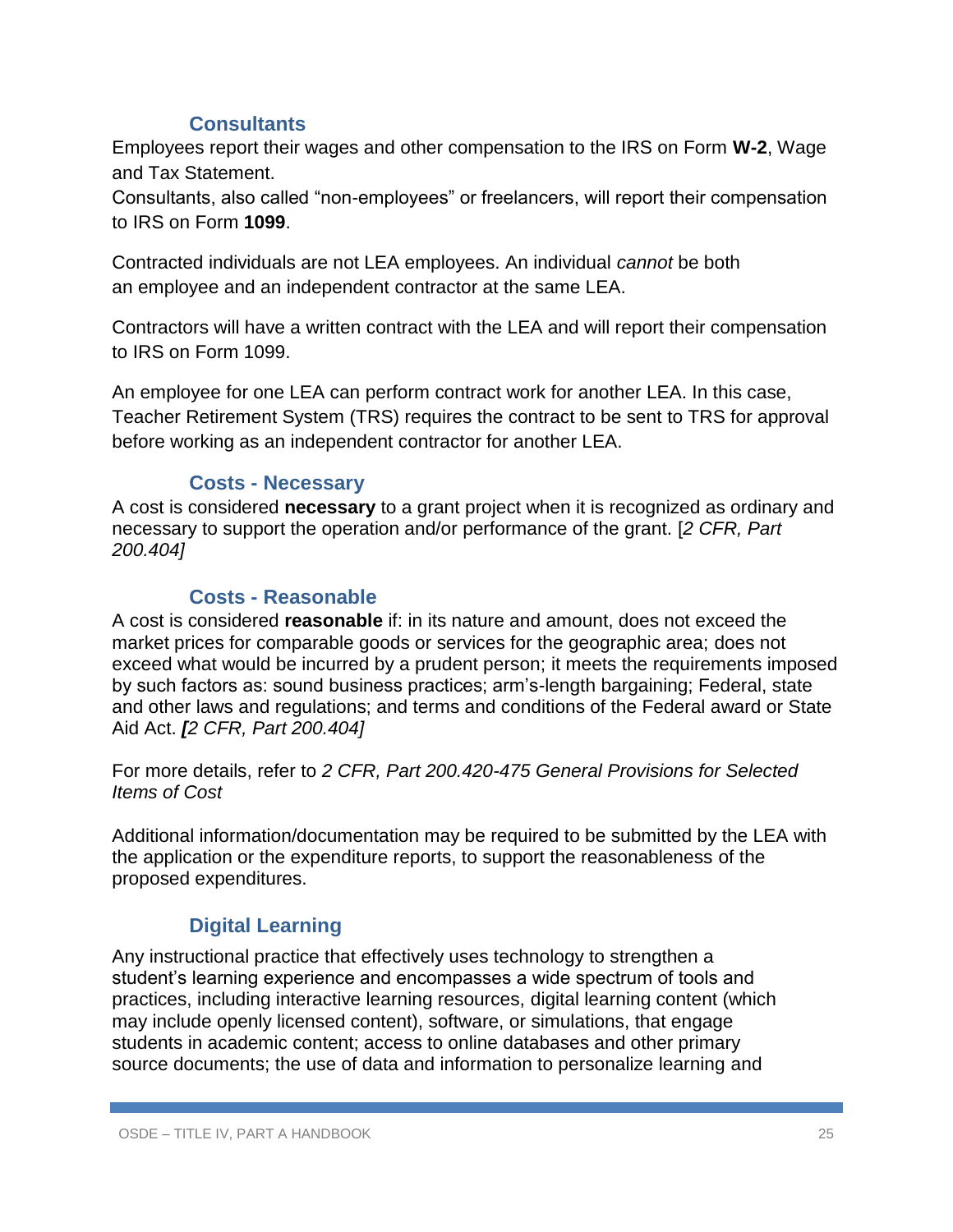provide targeted supplementary instruction; online and computer-based assessments; learning environments that allow for rich collaboration and communication, which may include student collaboration with content experts and peers; hybrid or blended learning, which occurs under direct instructor supervision at a school or other location away from home and, at least in part, through online delivery of instruction with some element of student control over time, place, path, or pace; and access to online course opportunities for students in rural or remote areas.

## **Infrastructure**

Funds, subject to the 15 percent Special Rule, may be used to build technology capacity and infrastructure, which includes procuring and ensuring quality of content, and purchasing devices, equipment and software to increase readiness.

- Computer equipment--Refers to both computers and associated peripheral equipment, such as: computers, including desktop and laptop machines, handheld computers, mainframe machines, and other specialized computing devices; and peripheral equipment that may be attached to computers, such as monitors, keyboards, disk drives, modems, printers, scanners, cameras, and speakers.
- Device/Equipment—A unit of hardware, outside or inside the case or housing for the essential computer (processor, memory, and data paths) that can provide input to the essential computer or of receiving output or of both. Computer equipment also includes peripherals that depend on a computer to operate properly. This can include: Computers, Telecommunications Equipment, Monitors, Keyboards, Printers, Servers, Drives, Network HUBs.
- Devices supporting technology in schools include specialized equipment (such as switches, routers, modems, or codecs) that link computers or video hardware to networks. Infrastructure also refers to cabling, whether wire, fiber optic, or coaxial. In newer systems, links between computers are wireless, in which case infrastructure refers to receivers and transmitters.
- Security Cameras- If further funding is necessary, it will be reviewed on a case by case basis. Please contact the assigned Program Specialist to your district for review and consideration.
- Hand-held communication devices
- Software to increase readiness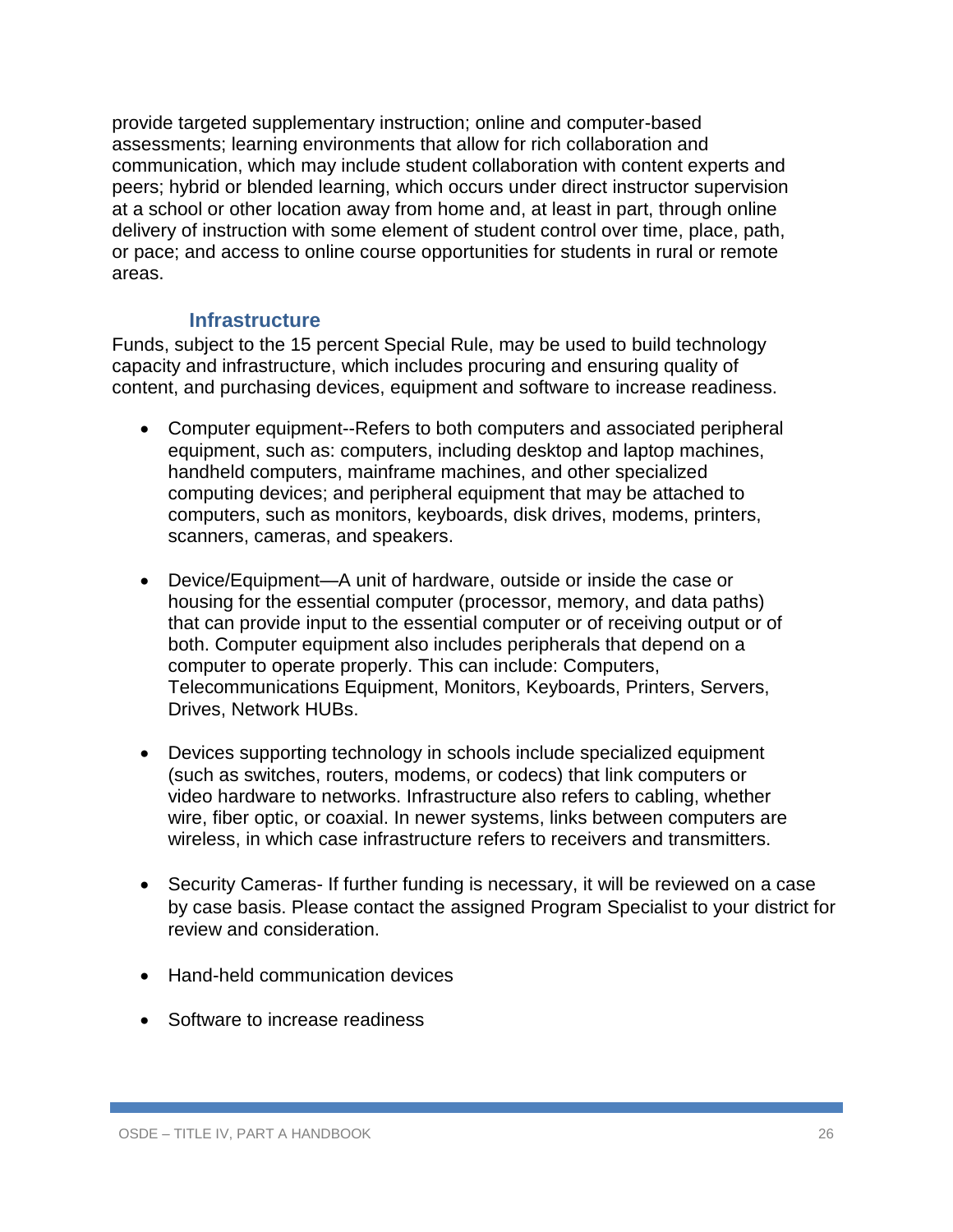## **Logic Model**

A common pillar of evaluations is known as the logic model. The logic model lays out in visual form the relationships between planned activities and outcomes. Additionally, the logic model organizes the pieces of the evaluation into an easily accessible format. Presenting a logic model to stakeholders gives them a clear picture of the problem, the plan, and the expected outcomes of a selected intervention.

Many components of a logic model may already have been identified in a needs assessment. These components include the inputs, activities, benchmarks, and outcomes.

#### **Non-Regulatory Guidance Student Support and Academic Enrichment Grants**

A logic model, which demonstrates a theory of action by visually connecting the activity to expected outcomes that are stated as well-defined and measurable goals and clarifies how the activity will work (see here for how Department regulations define "logic model" and for a description of logic models)

If there is no evidence of effectiveness for an activity to address an identified need, an LEA should use a logic model to demonstrate a rationale for why an activity is expected to address the need in the LEA's specific context. The logic model should use prior research or data from performance monitoring to provide support that the activity is likely to improve the relevant outcome(s).

## *E-CFR: Electronic Code of Federal Regulations [34 CFR 77.1]*

*Logic model* (also referred to as a theory of action) means a framework that identifies key project components of the proposed project (*i.e.,* the active "ingredients" that are hypothesized to be critical to achieving the relevant outcomes) and describes the theoretical and operational relationships among the key project components and relevant outcomes.

*Demonstrates a rationale* means a key project component included in the project's logic model is informed by research or evaluation findings that suggest the project component is likely to improve relevant outcomes.

## **Nonpublic equitable share**

Nonpublic schools can participate each year in Title IV, Part A depending on the consultation with the LEA. 15% technology pool applies to the LEA and Nonpublic school.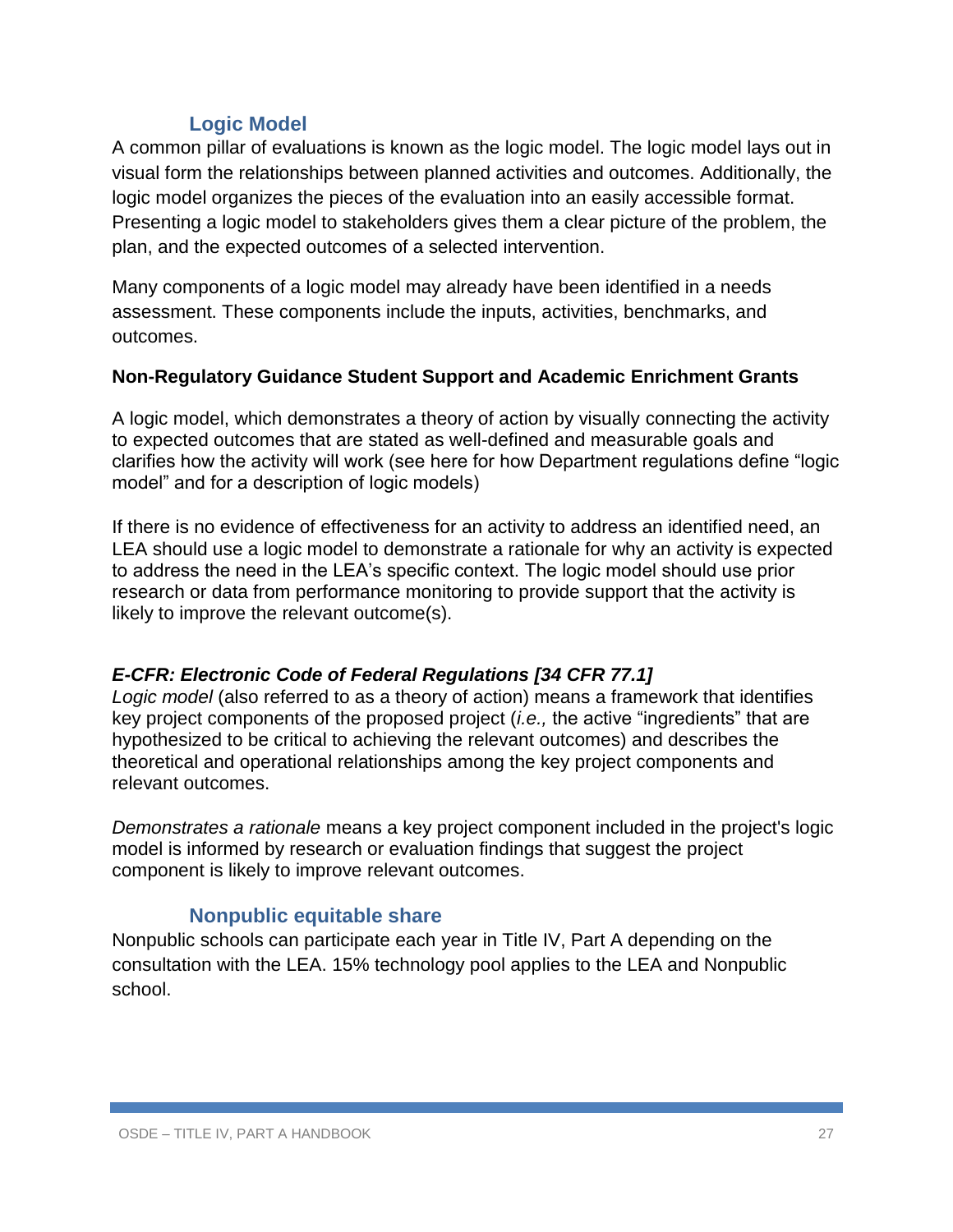## **Parental Consent**

A local educational agency, or other entity receiving funds under the title shall obtain prior written, informed consent from the parent of each child who is under 18 years of age to participate in any mental-health assessment or service that is funded under this title and conducted in connection with an elementary school or secondary school under this title.

Before obtaining the consent, the entity shall provide the parent written notice describing in detail such mental health assessment or service, including the purpose for such assessment or service, the provider of such assessment or service, when such assessment or service will begin, and how long such assessment or service may last.

## **School-Based Mental Health Services Provider**

A State-licensed or State- certified school counselor, school psychologist, school social worker, or other State licensed or certified mental health professional qualified under State law to provide mental health services to children and adolescents.

## **Stakeholder**

For the purposes of the LEAs Consolidation LEA Improvement Plan as it relates to Title IV, Part A, the stakeholder is a person or entity with a vested interest and/or concern in the LEAs vision, mission and purposes for providing educational services and have the intent on improving student learning. This includes but not limited to teachers, leaders, governance teams, parents, families, post-secondary educational institutions and community members. Stakeholders consider a broad view of data including both summative and formative results, local and state data sets, academic and non-academic factors, equity gaps and equity data, as well as qualitative and qualitative information (ex: interviews, surveys, focus groups). In support of the LEAs entire range of responsibilities, and in support of the Whole Child, the stakeholders prioritize needs and select interventions. Because of their initial vested interest, stakeholders are a vital component of the LEAs responsibility to continually monitor shifting needs and targeted goals via on-going consultations.

## **STEM-Focused Specialty School**

A school, or dedicated program within a school, that engages students in rigorous, relevant, and integrated learning experiences focused on science, technology, engineering, and mathematics, including computer science, which include authentic schoolwide research.